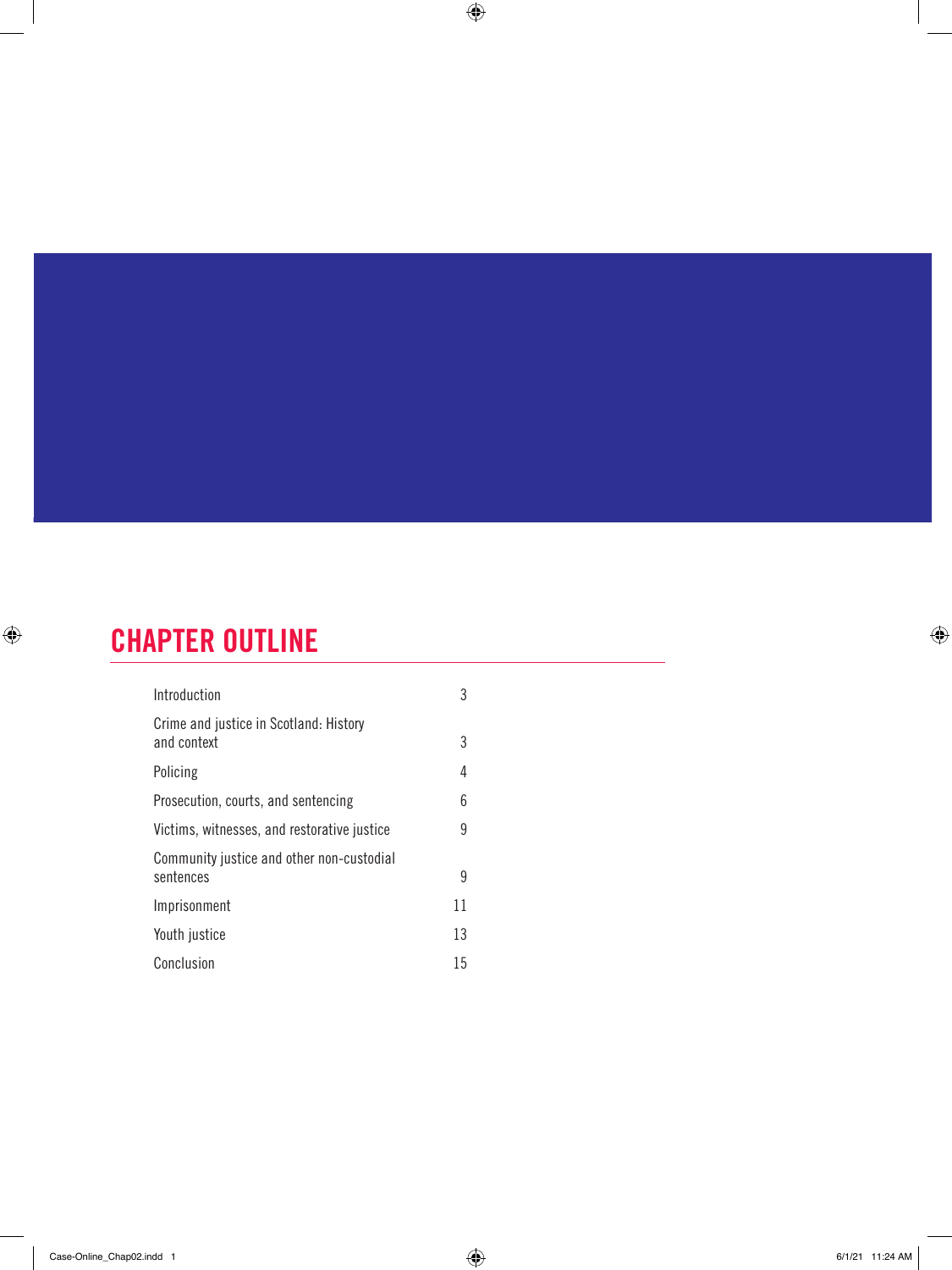# The criminal justice system in Scotland

 $\bigoplus$ 

*Katrina Morrison, Jamie Buchan, and Andrew Wooff* 

### KEY ISSUES

#### After studying this chapter, you should be able to:

- appreciate the importance of Scotland's history and politics for its approach to criminal justice;
- evaluate the importance of centralisation and localism for parts of the system over the relatively small geographical area of Scotland;
- understand that while there are some unique features of Scottish criminal justice, the system as a whole shares many of the challenges of its neighbouring system in England and Wales;
- identify examples of criminal justice which can be seen as both progressive (welfarist?) and punitive.

 $\bigoplus$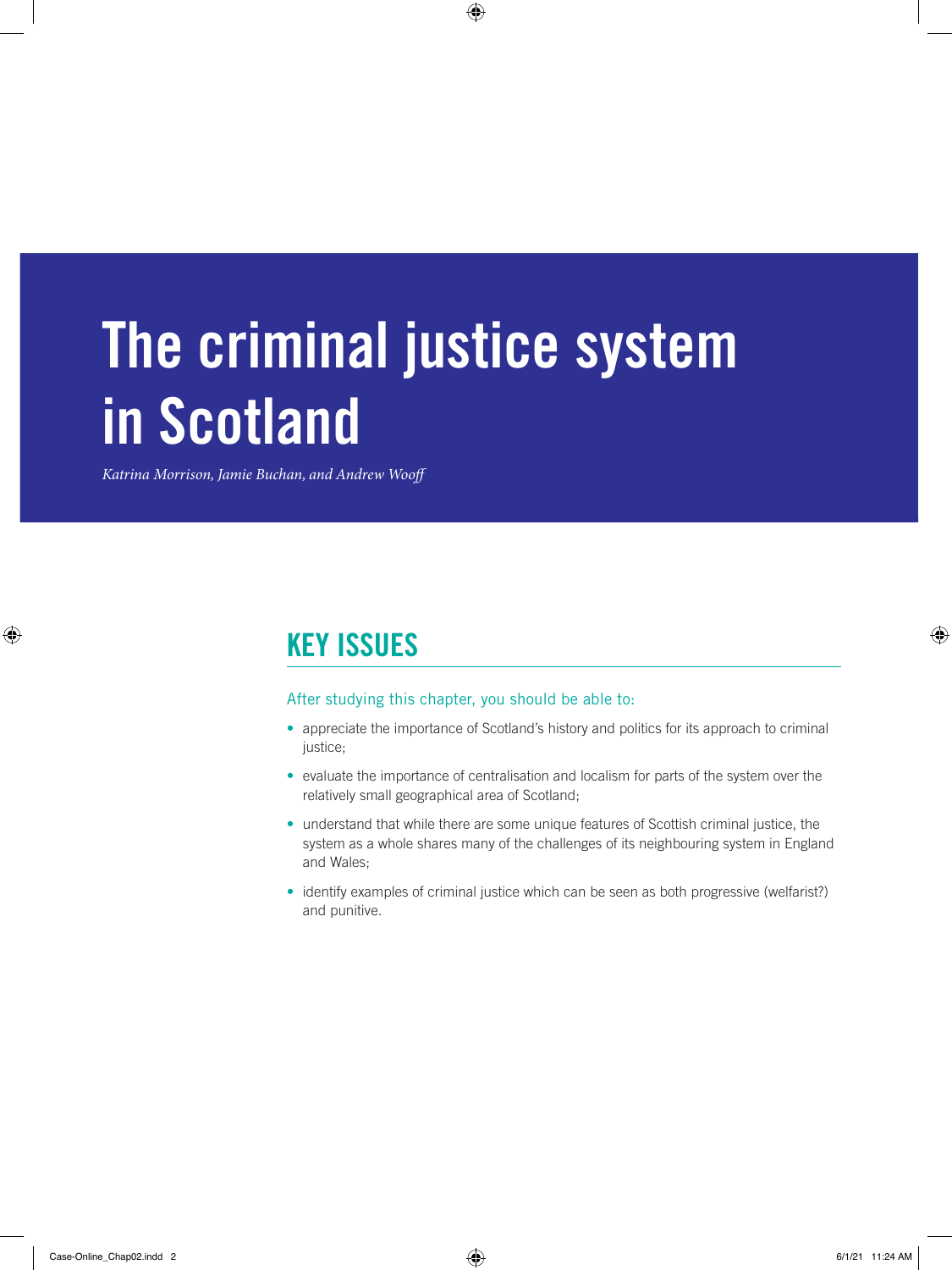# **Introduction**

Though many non-Scots may not be aware of it, Scottish criminal justice is quite distinct from that of the rest of the UK. Though Scotland is part of Britain and British citizens can travel into and out of it without border checks, it is underpinned by its own legal framework, set of institutions, actors, and processes and—some would say—set of values. Did you know, for example, that Scotland has just one territorial police force and that there is a presumption against imposing prison sentences shorter than one year? Or that whereas criminal trials in England and Wales can only reach one of two verdicts—guilty or not guilty— Scotland has a third option? Scotland also has its own

particular crime issues and trends which differ from those in the rest of the UK, including an extremely high rate of drug-related deaths. In this chapter we will discuss the key aspects, institutions, and defining characteristics of the Scottish criminal justice system, considering policing, the prosecution process, the courts system, sentencing, the role of victims and witnesses, community sentences, imprisonment, and juvenile (youth) justice. First, though, we consider the history and context of crime and justice issues in Scotland, as this knowledge is crucial if you want to understand the Scottish criminal justice system as it is today.

# Crime and justice in Scotland: History and context

 $\bm{\Theta}$ 

In 1707, the previously-independent country of Scotland was joined with England and Wales to become one State—Great Britain. This meant that Scotland was governed by the British Government, but it had its own wellestablished laws, legal systems, and legal institutions and many aspects of Scottish criminal justice differed from England and Wales. As such, all laws and policies relating to Scotland were made by a separate part of the British government based in Edinburgh, and this autonomy allowed Scottish laws, institutions, and practices to develop along different paths to those of England and Wales (McAra, 2008; McVie, 2017; Mooney et al., 2015).

However, for many a separate branch of the British government in Scotland was not enough, and there were repeated calls for 'home rule' in Scotland. Recognising the strength of these arguments, in 1997 the recently-elected New Labour British Government agreed to hold a referendum for Scottish devolution. 'Devolution' refers to the transfer of power, usually away from the 'centre' (in this case, the Westminster Government in London). In the public vote on this decision, 74 per cent of Scottish voters agreed that a Scottish Parliament should be created, and 63 per cent that it should have tax-raising powers. The Parliament opened in 1999, and since this time, all laws relating to criminal justice in Scotland (with the exception of legislation relating to drugs and national security) have been made by the Scottish Government (formerly known as the Scottish Executive), which sits in Edinburgh. For the first two terms of the Parliament, from 1999 to 2007, Scottish Labour and the Scottish Liberal Democrats formed a coalition government. Since 2007 the Scottish National Party (SNP) has formed the Scottish Government twice as a minority administration (meaning it relies on the cooperation of other parties in order to pass legislation) and once as a majority administration. The next Scottish election will be held in May 2021.

Devolution brought on a period of very significant reform of Scottish criminal justice, both in terms of domestic legislation and wider institutional reform (see McAra, 2008; McVie, 2017; Mooney et al., 2015). Devolution means there is the potential for further divergence from the British approach (McVie, 2017), though there is some debate about the extent to which this has been realised in practice (see Munro et al., 2010). If we consider the 20 years since devolution, we can see some areas of bold and progressive reform in criminal justice, and other areas in which Scotland has failed to chart a markedly different path to that of England and Wales (Morrison, 2019).

We noted in the introduction that—as you might expect, given that it is a country in its own right—Scotland has its own particular crime and justice issues and trends, many of which differ in scale and nature to those faced in other parts of the UK. Key amongst these is drug use and drug-related deaths (discussed further in 'Controversy and debate'), but others include:

- a sharp fall in violence in Scotland over recent decades due, primarily, to changing patterns of offending in young men;
- the highest prison population in all of Western Europe, despite repeated political calls for this to be reduced;
- evidence that those caught up in the criminal justice system continue to come from the areas of greatest socio-economic deprivation; and
- the fact that the distribution of crime falls most heavily in the more densely populated, urban areas in the southern part of the country—the large geographical landmass and islands in the north have much lower levels of crime.

⊕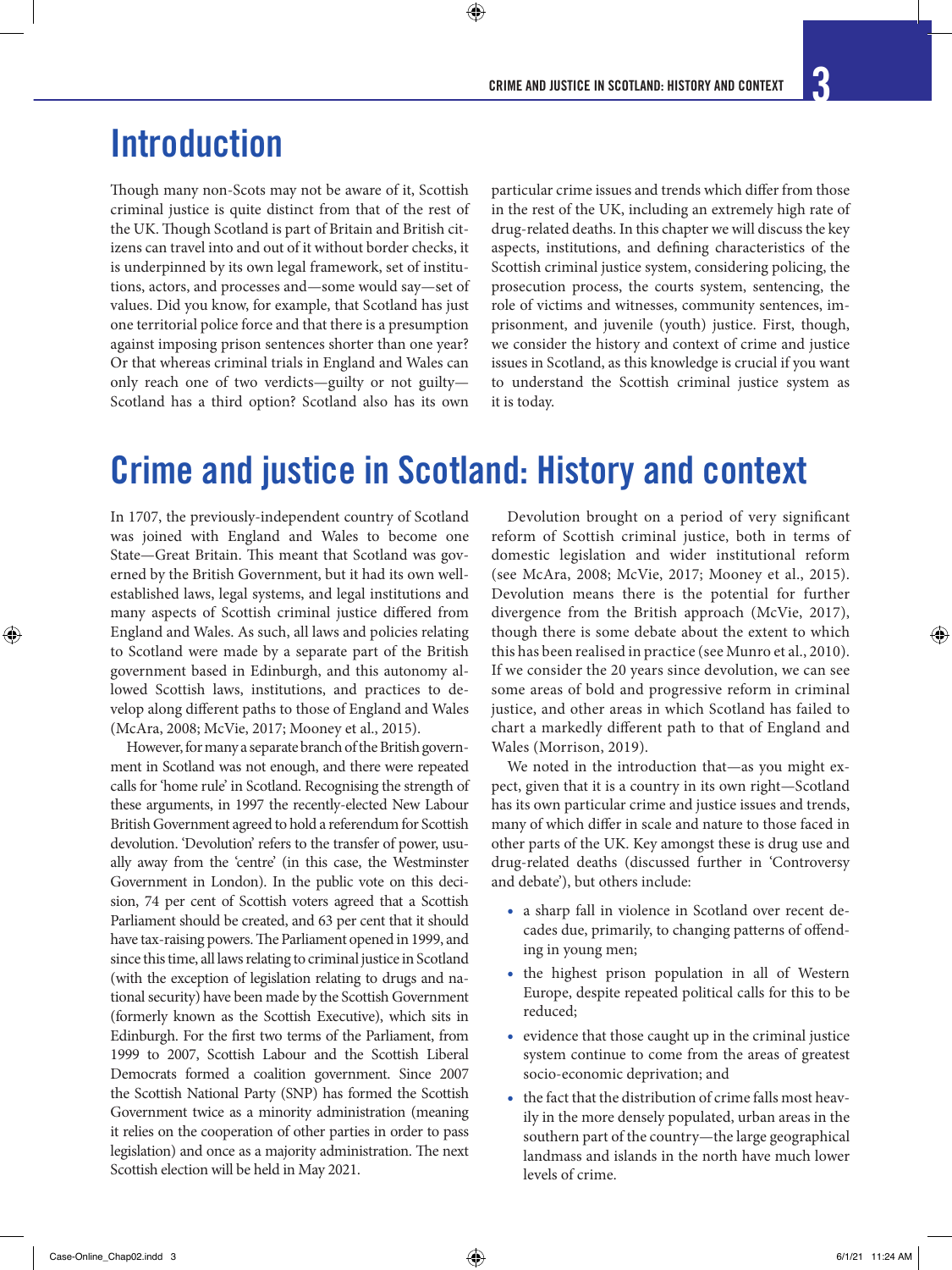$\bigcirc$ 

### CONTROVERSY AND DEBATE

#### Drug deaths and drug policy in Scotland

!

⊕

Figures released in 2021 showed that in 2019, Scotland had the highest rate of drug deaths ever recorded in its history, and higher than the whole of Europe by some considerable margin. Scotland's drug death rate was 0.18 per 1,000 of the population—around three and a half times that of the rest of the UK. The high number of drug deaths in Scotland is due to there being proportionally more drug users in the country than elsewhere in the United Kingdom, and also, in part, to an ageing generation of addicts who have been taking drugs for many years (National Records for Scotland, 2021). In a sense, this reflects both Scotland's past (the legacy of deindustrialization in the 1980s with its resulting social problems) and its present day (inadequate funding for addiction services). The Scottish Government responded by declaring that the figures represented a 'public health emergency' (Lowther and Brocklehurst, 2020), creating a new ministerial position to deal solely with drugs policy and pledging increased spending on addiction support. Alongside this, the ensuing policy debate has opened the space for more radical responses to drug use than before. However, the issue remains controversial and contested, not least because the main legislation governing drugs across the *whole* of the UK (the 1971 Misuse of Drugs Act) was 'reserved' to the UK Parliament in the process of devolution. This means it is controlled by Westminster, not Holyrood. As such, there is limited scope for more radical measures in Scotland, such as decriminalisation, and in the context of ongoing debate about Scotland's place in the UK, it also fuels debate around the policy powers held by Holyrood and Westminster.

The Scottish Government's emphasis on this being a public health emergency, so requiring a public health, rather than a criminal justice, approach (Scottish Government, 2019a), is notable. It implies a response to drug use as a *health* problem, rather than a *criminal* problem. This followed the much celebrated 'public health' approach taken by the Scottish Violence Reduction Unit, which the London Mayor Sadiq Khan and others outside Scotland sought to learn from. In 2019 the governing party in Scotland, the SNP, stated their formal support for decriminalising the 'consumption and possession of controlled drugs' so that 'health services are not prevented from giving treatment to those that need it' (BBC, 2019b).

Debate continues between those in Scotland who favour more radical changes to combat the long-standing problem of drug addiction, and the British Home Office, which continues to resist these proposals. Since 2017, Glasgow City Council, with the Scottish Government's backing, has sought Home Office permission to trial a number of 'drug consumption rooms' (DCRs), similar to those that exist throughout mainland Europe. In DCRs, individuals can take their own drugs in a safe environment and under medical supervision. The Scottish Government argue that DCRs reduce the spread of HIV, encourage addicts into treatment, and prevent needles being discarded in public. However, the British Government have recently argued that DCRs would be 'a distraction' in the wider fight against drugs and have so far refused to consider any proposals to amend the Misuse of Drugs Act 1971, or to grant these powers to the Scottish Parliament (BBC, 2020). The debate around the response to drugs in Scotland has therefore become entangled with wider debates about the power of the Scottish Parliament within the United Kingdom, as well as the very local issue of drug abuse within Scotland.

Now that we have covered the key background factors that are important for understanding the Scottish criminal justice system, we can move on to explore its defining features, beginning with policing.

# **Policing**

Policing in Scotland has long followed its own practices, structures, and governance arrangements; however, the recent reforms of policing in both Scotland and England and Wales have increased and deepened the difference in practices between the nations.

The Scottish approach to policing focuses on harm reduction and wellbeing, which can be challenging against a backdrop of new policing structures, a tough economic environment, and a focus on efficiencies, partnership working, and prevention. The work that police do is broad and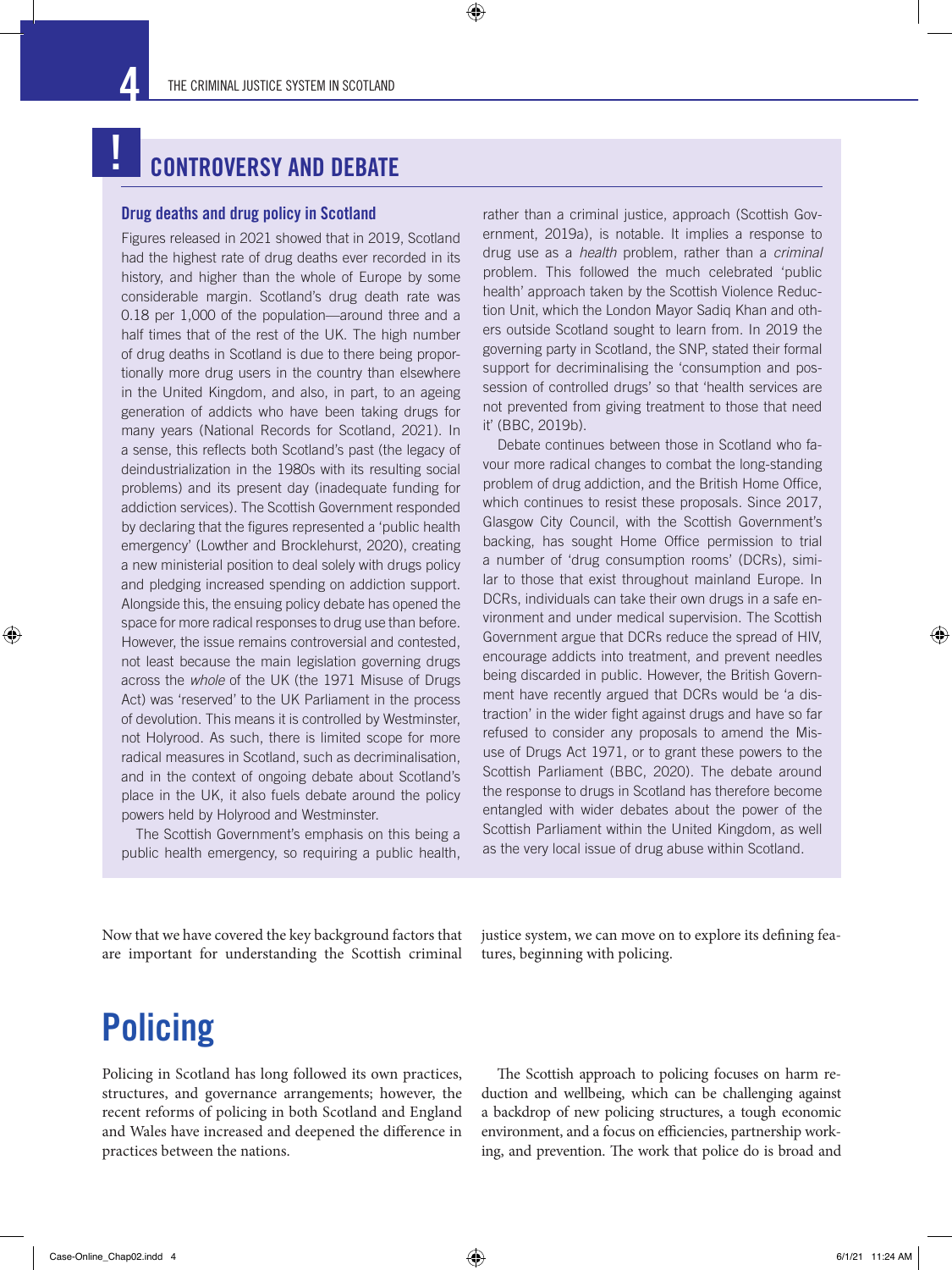spans more than crime control alone, as reflected by the first policing principle laid out in the Police and Fire Reform (Scotland) Act 2012: that the main purpose of policing is to improve the safety and well-being of persons, localities and communities in Scotland. Improving community wellbeing is not only a key policing principle but a legal imperative, as it is contained within the legislation underpinning the introduction of Police Scotland, the Police and Fire Reform Act (Scotland) 2012. Scholars have noted that this ambition contrasts quite starkly with the emphasis on crime control in England and Wales (Fyfe, 2014).

 $\bm{\Theta}$ 

### Policing pre-2013

Policing in Scotland has long been caught between the influences of contrasting approaches in two different jurisdictions. The Scottish approach has tended to emphasise prevention and partnership, whereas policies in England and Wales have generally promoted centralisation and exclusion. Following devolution in 1999, throughout the New Labour era in Scotland (1999-2007) and for several years afterwards, policing in Scotland broadly developed with prevention and partnership at its core. On the one hand, a focus on partnership and reassurance saw the creation of 1,000 new community police officers and a commitment to 'reassurance policing' in 2007. On the other hand, in 2004 the New Labour-led Scottish Executive adopted antisocial policing approaches and introduced more severe methods of crime control, similar to those in England and Wales (Fyfe, 2011). Chief Constables in Scotland's eight police forces were allowed a degree of autonomy to formulate strategic and operational objectives (Donnelly & Scott, 2010). This led to notable variation in approaches across Scotland, making it difficult to make claims about any 'one' Scottish style of policing during that time.

In response to the UK government's reduction of public sector budgets since 2008, also referred to as 'austerity', the Scottish Government concluded that the fragmentation of policing over the relatively small geographic area of Scotland was wasteful and inefficient, with the Cabinet Secretary at the time stating 'we cannot afford to do things eight times over' (MacAskill, quoted in Fyfe 2014: 498). This laid the groundwork for the introduction of a single police force in 2013 (Fyfe, 2014).

### The creation of Police Scotland

The creation of a single police force, Police Scotland, in 2013 represented a period of radical change for policing in Scotland and cemented its divergence from practices in England and Wales. Policing in Scotland has become more centralised, with the new police command structures being located in the central belt of Scotland. This move towards centralisation was most keenly felt in the peripheral areas of Scotland, where the initial period of Police Scotland was marked by central top-down control and the erosion of localised approaches (Fyfe, 2015). In contrast, policing in England and Wales has developed in an increasingly localised way with the creation, in 2012, of Police and Crime Commissioners (PCCs). These officials are elected democratically by the public every four years and are responsible for securing efficient and effective policing in a particular area and holding the police to account.

The creation of Police Scotland has strengthened central control of policing in Scotland and has raised important questions in relation to police accountability, especially because Scottish ministers are in charge of appointing members of the governing body, the Scottish Police Authority, rather than this being done through public elections, as with PCCs in England and Wales (see Henry et al., 2016). Many are concerned about the loss of local accountability in the new structures, given that local government no longer have the ability to influence policing—their role is now restricted to 'scrutiny and engagement' (Fyfe, 2015). With such variation in Scottish geography, not least in relation to its many rural and more remote areas, local accountability becomes increasingly important (Wooff, 2015).

This erosion of local accountability has coincided with a loss of local flexibility in policing approaches and styles, certainly under the reign of Police Scotland's first chief constable, Sir Stephen House. He was responsible for introducing a single style of policing across Scotland in 2013, dubbed 'Strathclydification' as it was modelled on House's former force, Strathclyde, rather than merging the approaches of the previous eight forces (Fyfe, 2015). Some notable examples of the new national approach, perceived by many to be more heavy-handed, include:

- the very significant rise in the use of 'stop and search' (considered in depth in Chapter) across all regions of Scotland, especially on young people (Murray, 2014; O'Neill & Aston, 2016);
- the routine arming of firearms officers rather than allowing them only to carry firearms in cases where there was a specific firearms threat (Yarwood & Wooff, 2016), a decision which has since been overturned.

Although central control and a more interventionist policing style was not uniformly popular, the creation of Police Scotland did achieve financial savings equating to £72 million in the first year alone (Yarwood & Wooff, 2016). Crucially, until an announcement that was made in February 2017, these financial cuts did not involve

↔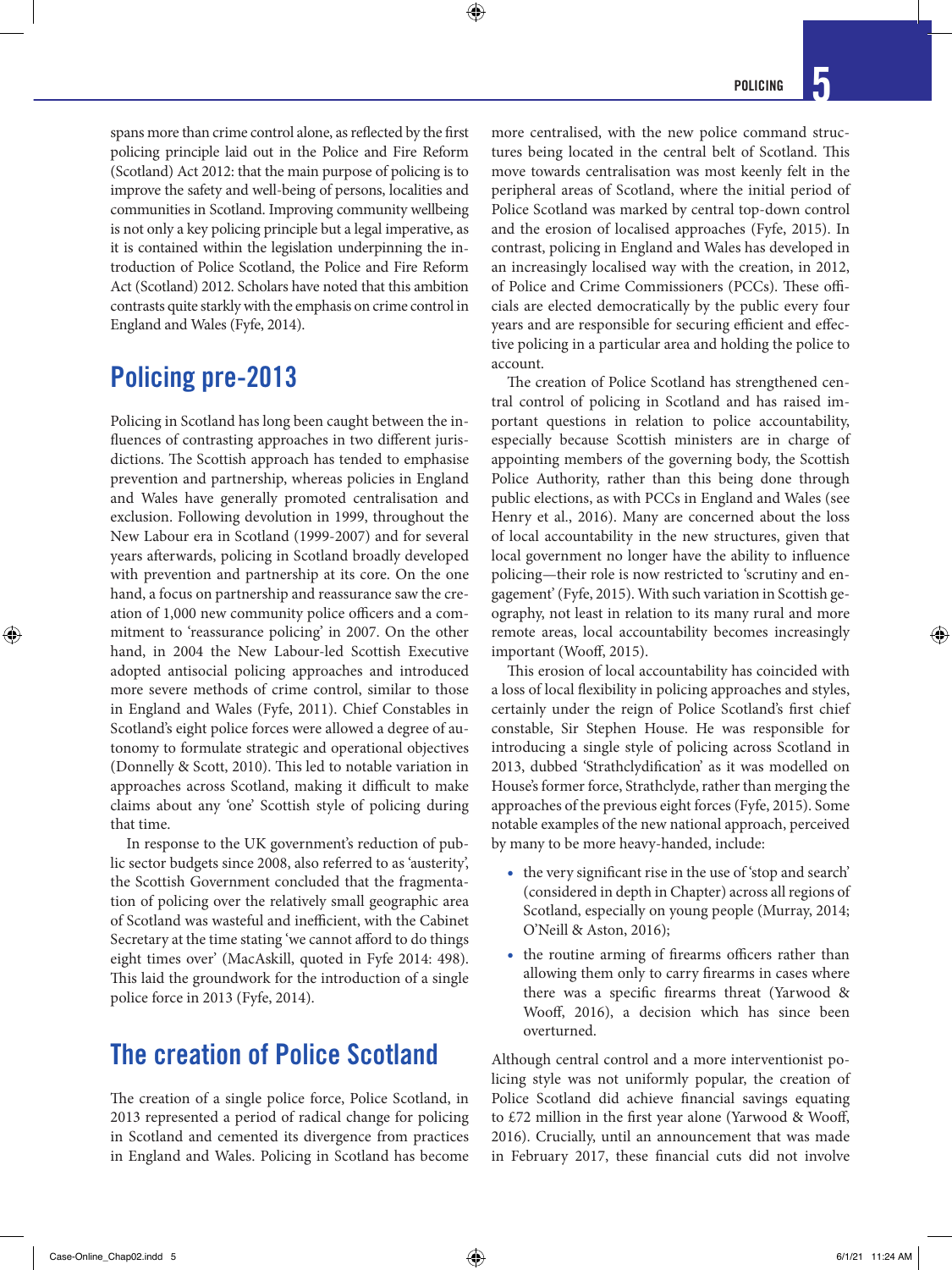$\bm{\Theta}$ 

reducing the number of police officers below 17,234—the number of police officers the Scottish National Party inherited plus 1,000 more that they pledged when coming to power in 2007. Maintaining this figure was a high-profile commitment by the SNP government, especially given calls that the number of police should be determined by operational rather than political factors (Thomson et al., 2015). Along with the savings achieved, the other notable effect of centralising services has been significant reductions in the number of civilian policing roles in the force. A set of policing controversies in 2014-15, which were partly blamed on the reduction of police call centre staff expertise (Her Majesty's Inspectorate of the Constabulary Scotland, 2015), led to Stephen House resigning as Chief Constable in 2015.

In contrast to the model of policing under Stephen House, subsequent Chief Constables have sought to engage and develop enhanced local police-community relationships. It is unsurprising therefore that the current Chief Constable, Iain Livingstone, positions 'local

policing' and 'working with communities' as key policing priorities for Police Scotland (Police Scotland A, 2020). At the time of writing, Covid-19 has presented new opportunities and challenges for the organisation. The formulation of the Independent Advisory Group, chaired by John Scott QC, monitors the use of the extensive new powers given to Police Scotland to help enforce government responses to Covid-19 and reported that public confidence in Police Scotland increased by 20 per cent during lockdown (Police Scotland B, 2020). This suggests that, along with the focus on localism, Police Scotland may have managed to readdress some of the concerns raised by the early years of centralisation and 'Strathclydification'. Although fiscal challenges remain, particularly in relation to staffing costs, the 2021-22 police budget projects that Police Scotland will make savings of £2.2 billion by 2026. This is double the initial projected savings in the outline business case for the organisation (Scottish Government, 2021).

# Prosecution, courts, and sentencing

In this section, we will outline the key criminal justice features of Scottish prosecution, courts, and sentencing, including recent reforms.

### **Prosecution**

⊕

Once the police have decided whether or not there is sufficient evidence to charge a suspect, they have several options:

- use their discretion and take no further action;
- impose a direct measure (an 'on the spot' fine); or
- pass the case on for prosecution.

In Scotland, the prosecution of crime is carried out by the Crown Office and Procurator Fiscal Service (COPFS), which reviews the evidence and decides whether or not to proceed.

Decisions on whether or not to prosecute a case and, if so, where it should be processed, are taken by Procurators Fiscal (PFs). PFs are specially trained solicitors and they make their decisions based primarily on the public interest and the strength of the evidence. Public interest considerations include issues such as the seriousness of the offence, the length of time since the offence took place, the interests of the victims and witnesses, and the age and previous convictions of the accused (COPFS, 2001).

If the PFs decide to prosecute, they may also offer an alternative to prosecution (for example a warning letter or a fiscal fine). Out of 170,575 criminal cases considered in 2018/19, in 17,705 cases (10 per cent) no further action was taken, in 5,816 cases (3 per cent) a warning letter was issued, and in 6,896 cases (4 per cent) a fixed penalty was issued (COPFS, 2019). PFs also decide in which court a case will be prosecuted, which will have a bearing on possible sentence lengths if the suspect is found guilty.

### The court system and judgments

Scotland operates a 'three-tier' criminal court system, which can adjudicate in cases referred to them by COPFS. These are:

- 1. Justice of the Peace (JP) courts, which are judged by a lay panel. They hear less serious cases such as being drunk and disorderly or some traffic offences. JP courts may impose sentences of up to 60 days' imprisonment and fines of up to £2,500.
- 2. Sheriff courts, where cases are heard by a sheriff (a trial judge who is a specially trained, legally qualified solicitor or advocate—unlike magistrates in England and Wales). These are the busiest courts and they deal with cases including assault, theft, and some drugs-related offences. Sheriff court summary cases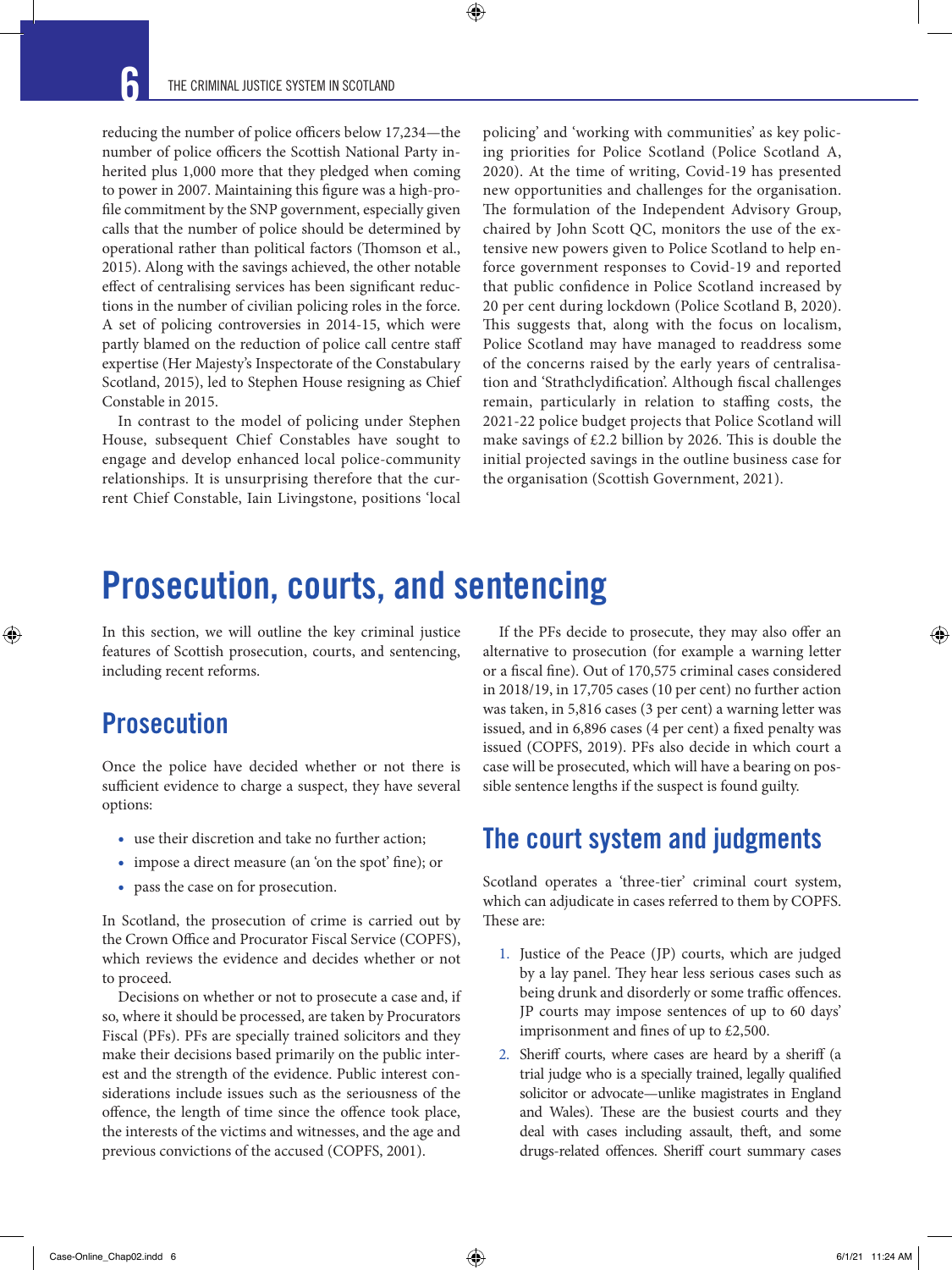(trials without jury) may impose sentences of up to 12 months' imprisonment, fines of up to £10,000, and all community-based sanctions; sheriff court solemn cases (trials with jury) may impose sentences of up to five years' imprisonment, unlimited fines, and all community sentences.

3. The High Court, in which cases are heard by a judge. The High Court is reserved for the most serious offences and hears all rape and murder cases and also all appeal cases. It can impose unlimited periods of imprisonment, unlimited fines, and all community sentences.

In Scotland, there are 15 members on a jury and a decision requires a majority verdict of eight or more (i.e. a simple majority). Over recent years, the Scottish Government has explored options for reducing the numbers of jurors required for trials to 12 (in line with most English-speaking countries), and for increasing the proportion of jurors who must be in favour of a particular verdict, in order for that verdict to be passed, to unanimous or near-unanimous. In 2013, legislation aimed at increasing the proportion of jurors required for a guilty verdict to two-thirds was withdrawn. Recent Government-commissioned research found that asking juries to reach a unanimous or near unanimous verdict might tip more jurors in favour of acquittal, and the Government have now sought to consult with the legal professional and interested parties on the implications of these findings (Scottish Government, 2019e).

Sentencing guidelines which set out minimum and maximum sentences for some offences are produced by legislation passed by both the Scottish Parliament and the UK Parliament. More general guidelines for sentences are available from 'guideline judgments' (appealed sentences which provide guidance for future similar sentences) and from case law (sentences passed for similar cases). (See Scottish Sentencing Council, n.d., for more information on sentencing in Scotland.)

Whereas in England and Wales there are only two possible verdicts in criminal courts—guilty and not guilty in Scotland there are three. They are: 'guilty'; 'not guilty'; and 'not proven'. The latter has the same implications as a 'not guilty' verdict in that the accused is acquitted and they do not have a criminal record from this charge. The 'not proven' verdict is unique to Scotland and arose not by design, but as a matter of 'historical accident' during Scottish legal reforms in the 17th and 18th centuries (Chalmers and Leverick, 2017). It is controversial because—critics argue—it causes confusion for the public, victims, and indeed the jury themselves. It may also lead to the accused person being stigmatised even though they have been acquitted, because of the perception that they were guilty but there was just insufficient evidence to convict. Recent research (Ormiston et al., 2019) indicated that in 'finely balanced' trials, removing the 'not proven' verdict would result in a greater number of 'guilty' verdicts being reached, which is perhaps strange given that the 'not proven' is legally equivalent to a verdict of '*not* guilty'. Successive Governments over recent years have consulted on reforming this verdict or removing it entirely. Consider this controversial verdict further in 'What do you think?'.

### Sentencing

⊕

Figures from 2018/19 show that 48 per cent of sentences passed in Scotland resulted in a fine, 19 per cent were community sentences, and 16 per cent resulted in a sentence of imprisonment. The final 18 per cent were given another sentence, usually an 'admonishment'—a verbal warning from the sheriff (Scottish Government, 2020b). Within these headline figures there are a number of points worth highlighting.

First, in 2018/19 the average custodial sentence length for all crimes, excluding life sentences, was almost 11 months (326 days). This follows a steady increase over preceding years, and is now 16 per cent longer than the average length in 2009/10 (ibid). In part, this is due to the increase in the numbers of convictions for sexual crimes, which tend to attract longer sentences, but it also reflects an upwards drift in the sentence length for many other serious crimes too.

Second, Scotland continues to make heavy use of very short custodial sentences, despite ample evidence that community sentences are more effective in terms of rehabilitation (Sapouna et al., 2015). Sentences of three to six months have been the most commonly used custodial sentence since 2011/12, which made them the focus of recent sentencing reform (as we will discuss).

Third, in 2019, early 2020, and at the start of 2021, Scotland had the highest rate of imprisonment in all of Western Europe—higher than England and Wales (McCallum, 2019). The Covid-19 pandemic resulted in a reduction in the prison population, though the extent to which this endures once the crisis is over remains to be seen (McCallum, 2020). Within the overall prison population figures, Scotland also has the highest number of people serving life sentences in all of Europe (van Zyl Smit & Morrison, 2020).

It is worth noting—especially in light of our discussions in Chapter 24 about their use in England and Wales that Scotland also makes very high use of community sanctions, a justice response that we discuss further in 'Community justice and other non-custodial sentences'.

The willingness to punish is one of the defining features of Scottish criminal justice and has been very

⊕

↔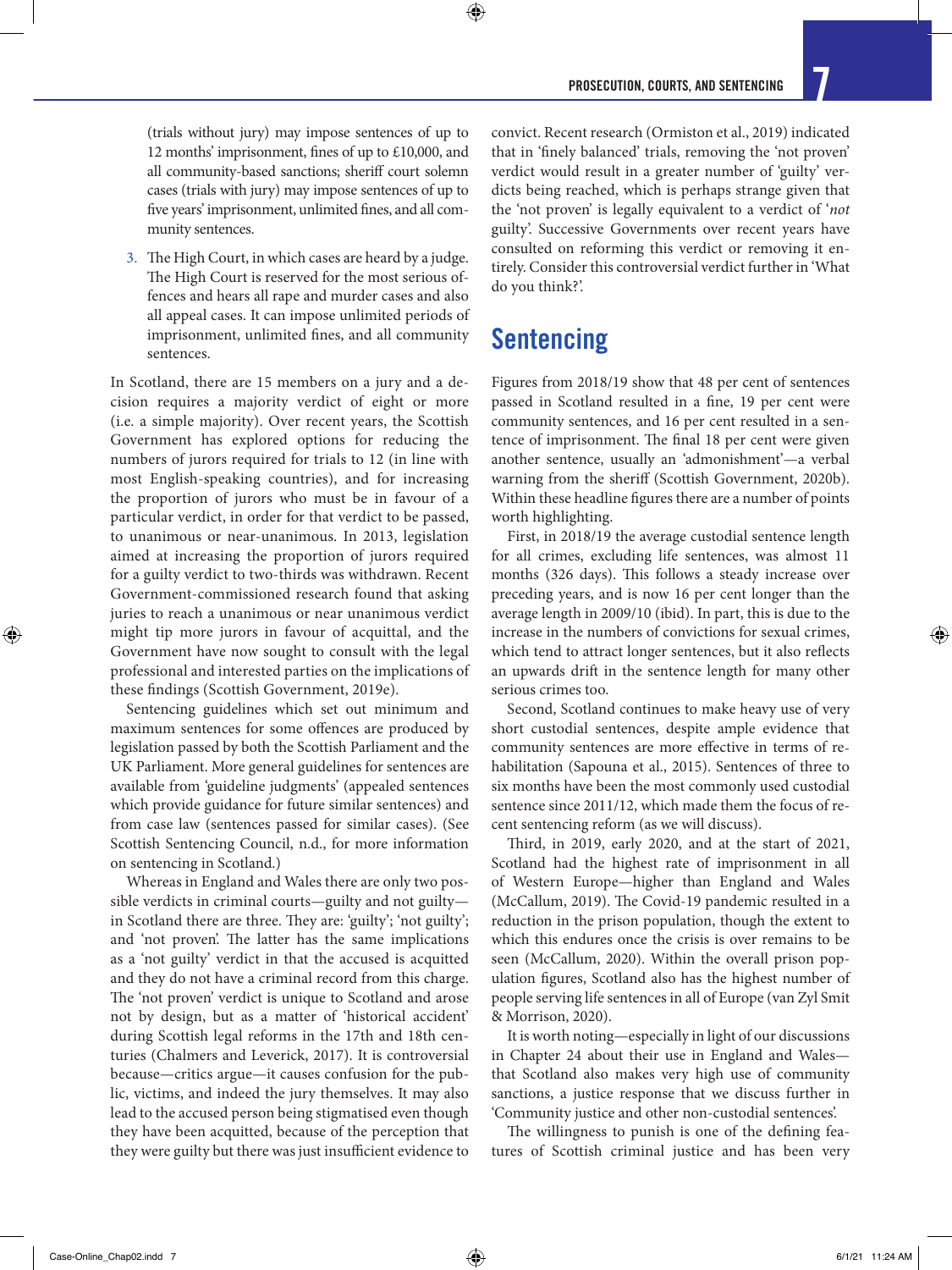$\bm{\Theta}$ 

#### WHAT DO YOU THINK?

#### Scotland's 'not proven' verdict

In a high-profile case in March 2020 the former First Minister of Scotland, Alex Salmond, was cleared of 13 sexual offence charges made against him. He was found 'not guilty' on all the charges against him except one, where the verdict was 'not proven'.

As we have discussed, the 'not proven' verdict is the subject of some controversy:

- Some say that having two verdicts which acquit (not guilty and not proven) might provide additional protection for the accused (BBC, 2019a).
- Other research (Curley, 2018) suggests that retaining the 'not proven' verdict allows the jury to more effectively communicate their views of guilt and innocence to the judge than a binary 'guilty' or 'not guilty' verdict.
- Some campaigners, including Rape Crisis Scotland, argue that the 'not proven' verdict should be removed because it is more commonly returned by juries in trials for rape and sexual offences (BBC, 2019a).

Now consider your own perceptions and feelings about this matter.

- 1. What do you think of the arguments set out above?
	- Do you think providing protection for the accused is an important principle of criminal trials?
	- Do you think it is important that the jury can communicate their views in a nuanced way?
	- Why do you think the 'not proven' verdict is more common in trials for rape and sexual offences? Should we be concerned about this in the post- #MeToo era?
- 2. Would you view someone found 'not proven' as essentially guilty but with insufficient evidence to convict?
- 3. How would you feel if you were a victim and the accused in your case was found 'not proven'?
- 4. How would you feel if you were the accused in a case and you were found 'not proven'?
- 5. If it were up to you, would you keep or remove the 'not proven' verdict in Scotland?

controversial in recent years. The 'problem' of Scotland's very high use of, in particular, imprisonment, has been the focus of political attention and debate since the very start of devolution (McCallum, 2019), but all political administrations have so far been unable or unwilling to initiate radical policy change to reverse the increasing prisoner numbers. (The notable exception here is a reduction in the use of custody for young people, meaning those under the age of 21, as part of the 'Whole System Approach' that we discuss in 'Juvenile justice reforms'.)

Recent sentencing reforms have instead sought to reduce the 'churn' (the numbers entering and leaving prison at any one time), rather than the overall 'stock' (the overall numbers in prison at any one time), of the prison population. This has been enabled by the 'presumption against short sentences' ('PASS') legislation which means that the judiciary should sentence with a 'presumption' against any custodial sentence of 12 months or less. In such cases, the judiciary should impose a community sentence *unless* they consider that 'no other sentence is appropriate' (Scottish Government, 2019c). If they do sentence an offender to prison for less than 12 months, they must state their reasons in open court. The legislation came into effect in July 2019, so at the time of writing, it is difficult to tell the extent to which it will result in meaningful reductions of these short sentences. However, data released in February 2020 suggested that it had the potential to bring about some change: in October 2019, numbers of community disposals had increased, reaching their highest level since April 2017; the numbers of custodial sentences had been falling since April 2019; and by November and December 2019 the number of custodial sentences given for a period of 12 months of less was at its lowest since April 2017 (Scottish Government, 2020c). Data on sentencing patterns in Scotland is published each spring by the Criminal Proceedings bulletin, so to assess whether PASS has had the intended effect, we recommend looking up the most recent statistical release.

Recently, the Scottish Government reaffirmed its desire to address Scotland's rate of imprisonment, stating that '[w]e are progressing action to tackle Scotland's internationally high rate of imprisonment—the highest in Western Europe' (Government, 2019b). However, the political commitment to reverse Scotland's high rate of imprisonment is not new (Buchan, 2020; McCallum, 2019); what has been missing so far is political and judicial action to bring about change.

Case-Online\_Chap02.indd 8 6/1/21 11:24 AM

⊕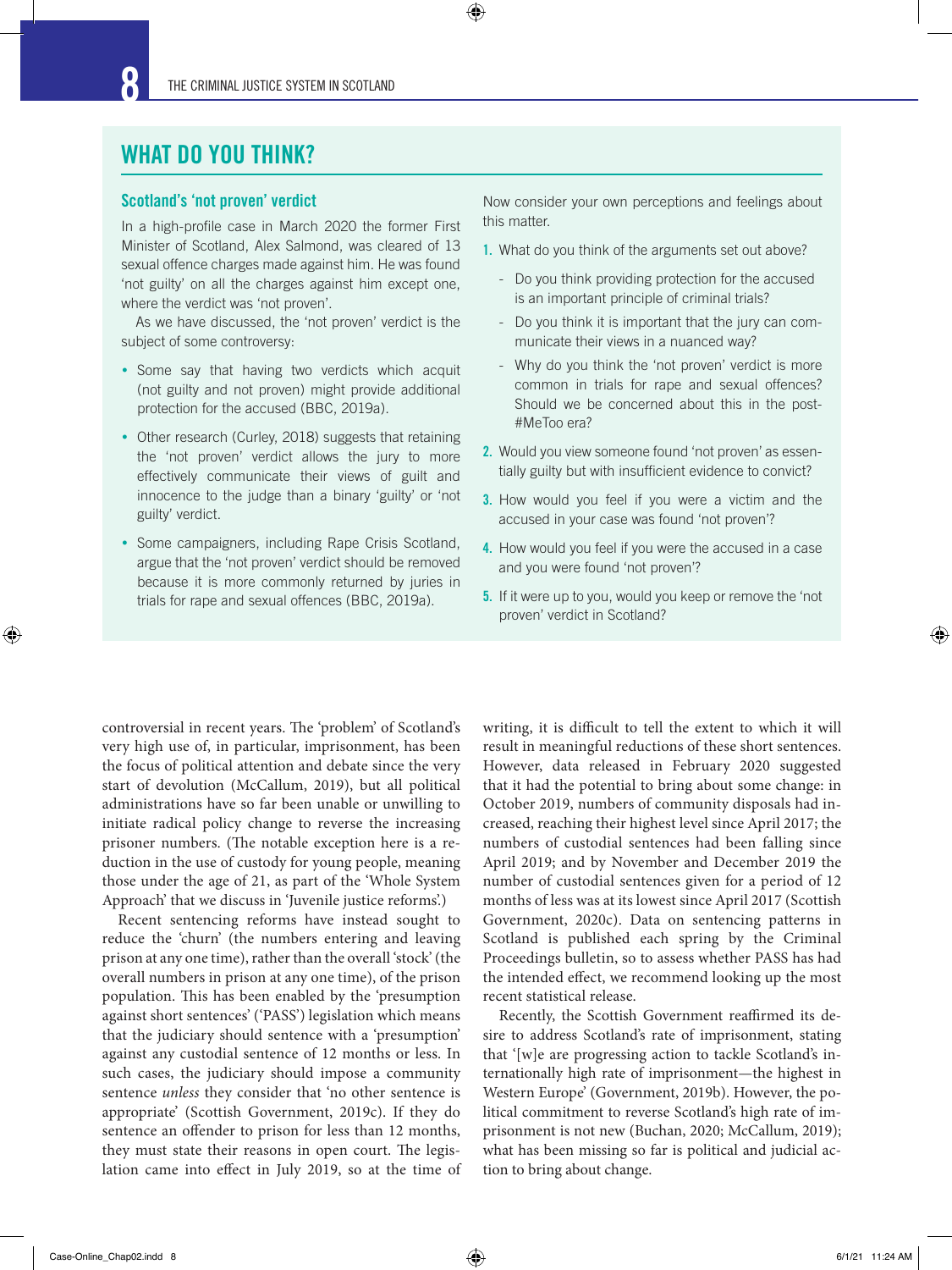# Victims, witnesses, and restorative justice

 $\bm{\Theta}$ 

In Scotland, as elsewhere, there has been a growing awareness over the past 30 years of the interests and rights of victims and witnesses in the criminal justice system. Once again, devolution made room for new policies and legislation regarding victims, and consecutive administrations in the Scottish Parliament have passed legislation or other reforms which seek to improve their experiences in the criminal justice system. Notable examples of this include an expanded range of ways in which children and vulnerable adults can give evidence (for example, via a video link or behind a shield), and the national victim statement scheme in 2009, which allows victims in 'solemn' cases (the most serious ones) to prepare a written statement expressing their views after the accused has either pled guilty or a guilty charge has been reached by the jury (Munro, 2015). More recently, a 'victims surcharge' has been introduced so that those convicted of a crime can contribute towards the costs of supporting victims, as well as provisions to allow victims to make statements about the release of life-sentenced prisoners (see Scottish Government, 2020, for an overview).

The place and role of victims in the criminal justice system has also been framed in a new way with the growth of the restorative justice movement throughout the world. (See Chapter 30 for a full discussion of restorative justice.) In Scotland, the introduction of restorative justice to criminal justice processes has been ad-hoc and patchy. There have been some initiatives, primarily for low-level and juvenile offenders, but these have either been short-lived or regionally limited (Munro, 2015). This may be changing, however; the Scottish Restorative Justice Forum, founded in 2014, seeks to engage all relevant organisations and promote this approach more broadly. More recently, the Scottish Government has issued the first official nationwide guidance on restorative justice, as well as an 'Action Plan' (Scottish Government, 2019d) to make it available across the country by 2023. However, it is not at all clear that this ambitious goal can be achieved without firm political and judicial commitment to support it.

## Community justice and other non-custodial sentences

Community sanctions are non-custodial punishments which restrict offenders' liberty with the aim of supervising, rehabilitating and reintegrating them into the community. We discussed them in the context of England and Wales in Chapter 24. Community sanctions are either standalone sentences or conditions imposed on released prisoners. Because offending is a complex problem linked to other difficulties such as mental illness, unemployment, and homelessness, the Scottish approach to community sanctions involves many different agencies, collectively referred to as 'community justice'.

### Community justice

The key community justice agency is Criminal Justice Social Work (CJSW), the Scottish equivalent of probation services (see Chapter 24). Criminal justice social workers are fully-trained social workers—not probation officers employed by local authorities. CJSW has a legal duty to:

• supervise offenders aged 16 and over on community sentences (usually a Community Payback Order (CPO), discussed below);

- provide reports about individual offenders: to the courts, to assist with sentencing; and to the parole board, to inform decisions about release from prison (McNeill et al., 2009);
- provide social work services in prison, and supervision and support ('throughcare') for some offenders released from prison.

The importance of local delivery and social work training contrasts sharply with probation in England and Wales, which has moved away from requiring social work qualifications and was subject to an experiment in partprivatisation under the recently reversed 'Transforming Rehabilitation' programme (see Chapter 24). The location of community justice services within social work in Scotland, like youth justice (see 'Youth justice'), is a legacy of the 1964 Kilbrandon Report, which emphasised the connection between offending and broader social needs and injustices (McNeill, 2005).

However, community justice has not escaped political pressures for reform, particularly as Scotland has pursued it as a way of reducing imprisonment by providing alternative punishments. Scotland has the third highest rate of community sanctions in all of Europe, behind only

⊕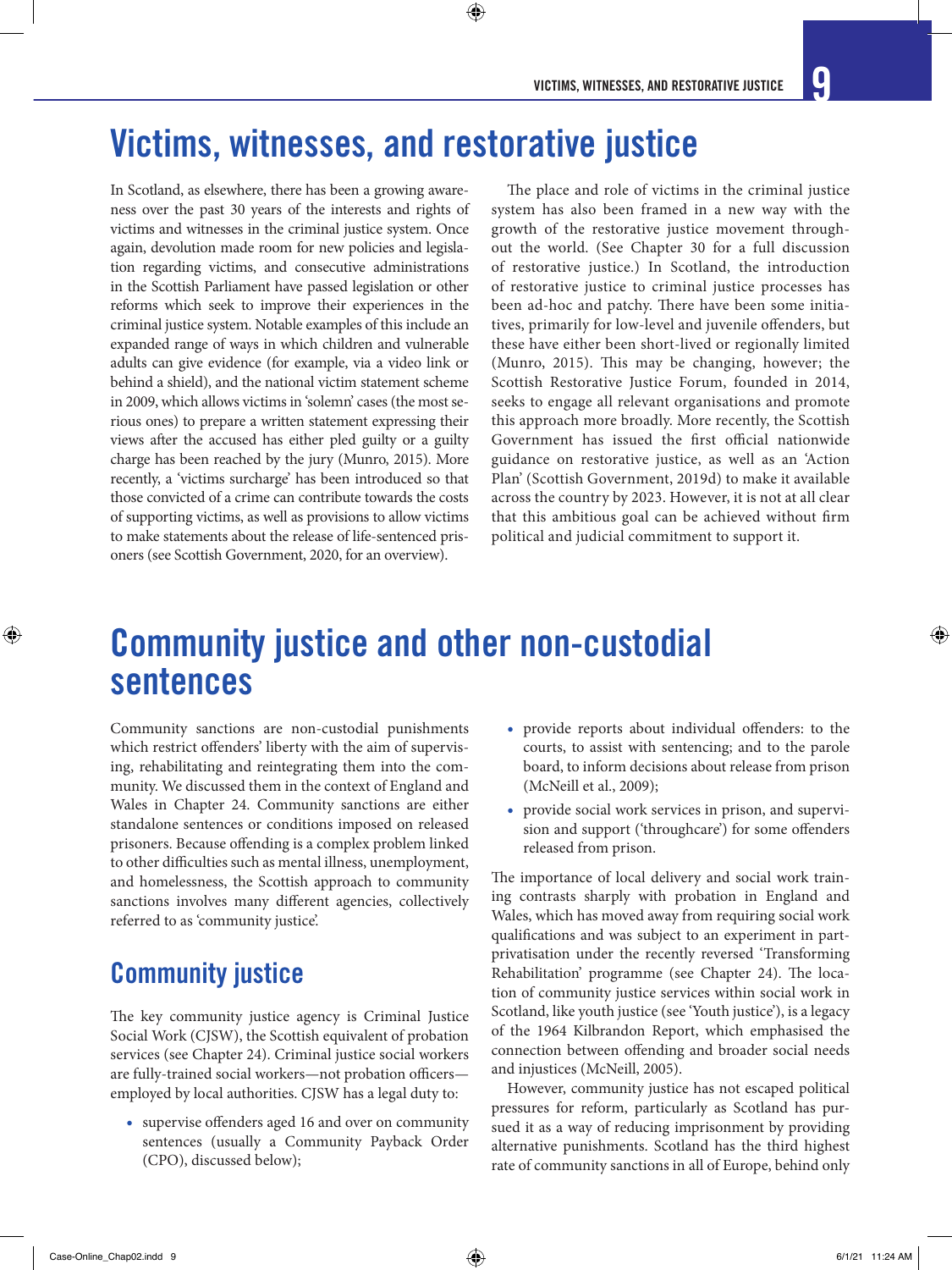⊕

Turkey and Belgium (Aebi, et al., 2019), but its increased use of this form of punishment has not had the intended effect. As in England and Wales, the high rate of community penalties has actually occurred *alongside* a rise in imprisonment (McNeill, 2018). Analysis of sentencing has shown that community penalties have tended to replace a *fine*, rather than imprisonment—in effect 'up-tariffing' for less serious crimes (ibid) and having the same 'netwidening' effect as critics have identified in England and Wales, in that more people are drawn more deeply into the criminal justice system (see Chapter 24).

As with policing in Scotland, the pressure for reform in community justice is related to changing central/local political dynamics, which underpin long-running debate over the organisation of the system (Morrison, 2015). Local delivery is seen as key to the 'community' aspect, especially given Scotland's varied geography, but advocates of a centralised service claim this would improve efficiency and consistency and increase the profile and status of CJSW. Until relatively recently, community justice was governed by a compromise between local and national interests—eight regional Community Justice Authorities (CJAs) (Buchan & Morrison, 2020). However, the 2016 Community Justice (Scotland) Act replaced CJAs with local partnerships and created a new national body, Community Justice Scotland, to provide an overall national strategy and to 'champion' community justice so that it can gain a national profile on a par with the Scottish Prison Service (ibid).

Throughout these reforms, the actual supervision of offenders has remained the responsibility of qualified criminal justice social workers (Morrison, 2015) because offending behaviour is considered in the context of wider social needs.

### The Community Payback Order

The main community sentence issued in Scotland is the Community Payback Order (CPO): it comprised 93 per cent of community sentences in 2018-19 (Scottish Government, 2020b). CPOs were created in 2011—replacing three preexisting community sanctions—to be flexible and tailored to the offence, the offender, and their needs, to support their desistance from crime. The term 'Community Payback' to refer to unpaid work as punishment is recognised in Scotland much as in England and Wales (see Chapter 25). It commonly forms part of a CPO, but is only *one of a range* of 'requirements' which can be imposed by the sentencer, with guidance from the CJSW report. These are:

- alcohol treatment requirement;
- compensation requirement;
- conduct requirement (the offender is required to refrain from certain activities);
- drug treatment requirement;

• mental health requirement;

 $\bm{\Theta}$ 

- programme requirement (attending a course or other series of activities: for example, programmes aimed at addressing violence or sexual abuse);
- residence requirement (the offender must live at a particular location);
- restricted movement requirement (electronic tagging—see 'Other community sanctions');
- supervision requirement (the offender must attend meetings with social workers—note that all the above requirements must be imposed *alongside* a supervision requirement);
- unpaid work or other activity. (This is the only requirement that can be imposed without a supervision requirement (except for 16- and 17-year-olds.)

See Scottish Government, 2019a, for more information on these requirements.

The most common CPO requirement is 'unpaid work or other activity' (73 per cent of orders), followed by offender supervision (58 per cent of orders) (Scottish Government, 2020a). Other requirements are comparatively rarely used. The dominance of unpaid work reflects broader aspirations about the importance of 'payback', drawing on theory and evidence which emphasises the importance of contribution to community wellbeing ('generativity') in desisting from crime (McNeill & Maruna, 2007).

If orders are 'breached' (i.e. the offender fails to meet the requirements), the offender can be issued with a review or another order, or even imprisoned. Official figures show that in 2018-19, 68 per cent of orders resulted in completion and discharge (Scottish Government, 2020a). The relatively high percentage of orders that do *not* result in completion and discharge highlights another factor linking high rates of community sentences and high rates of imprisonment: a proportion of those issued with a community sentence will breach their order, and some of these will be imprisoned.

### Other community sanctions

Although the CPO is by far the most common community sentence issued in Scotland, there are several more types.

As in England and Wales, Drug Testing and Treatment Orders (DTTOs) are available for offenders with substance abuse difficulties in Scotland, but they are issued far less frequently than CPOs. They require consistent drug testing and regular progress meetings with the sentencer.

There is also the Restriction of Liberty Order (RLO), which can be imposed alongside a CPO. This requires the offender to remain in a specific place (usually their home) or avoid a place. Compliance is enforced through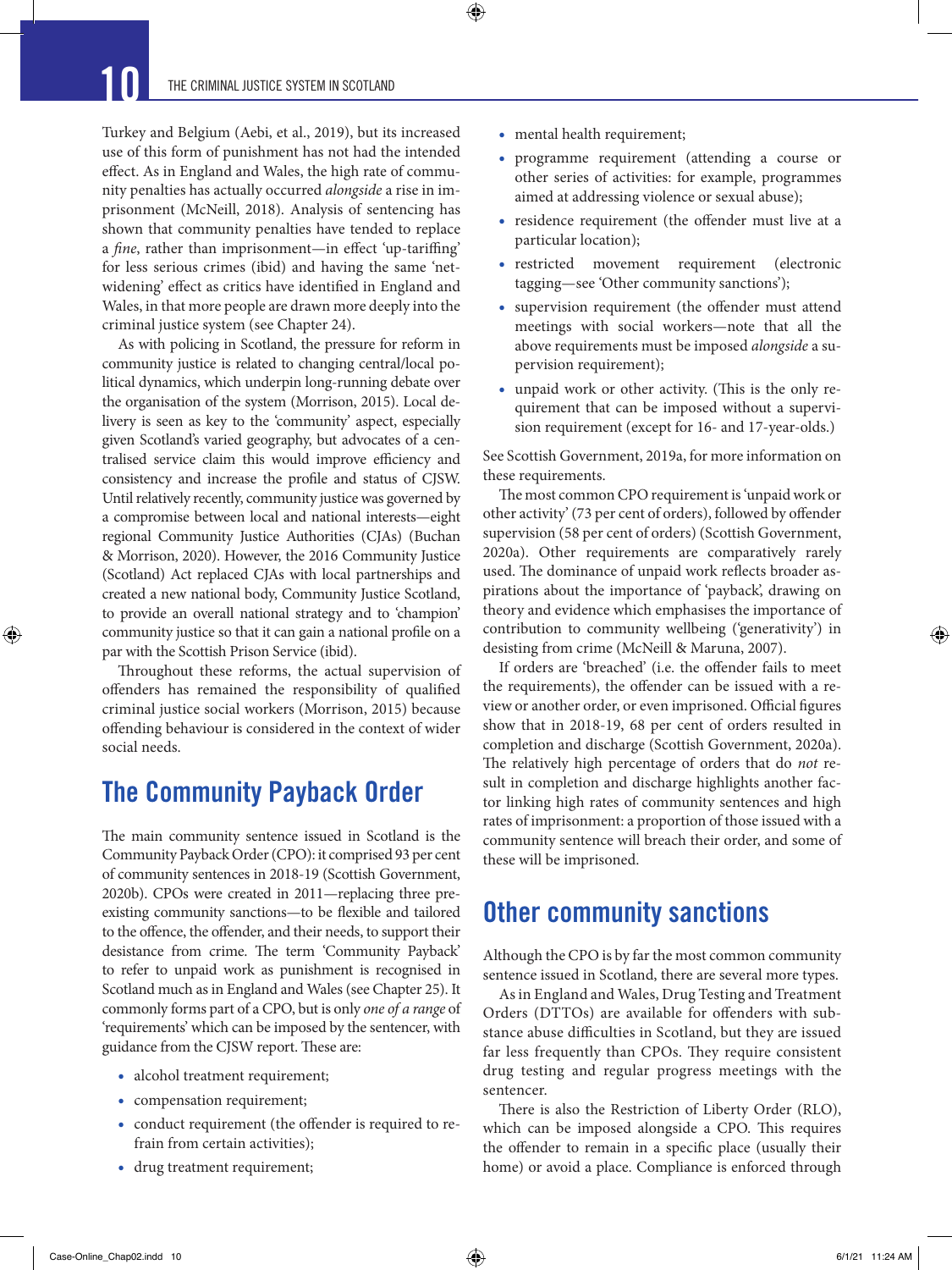#### NEW FRONTIERS

#### Electronic Monitoring in Scotland

Electronic monitoring (EM) has been used in various ways in the criminal justice system in the UK since the mid-1990s and was formally introduced in parts of Scotland in 1998. It has long been argued that there is an opportunity to use EM much more creatively in Scotland than it has been used to date, which could include integrating it more strongly with support in the community, and using it to facilitate phased reintegration after prison—for example through placements in the community or home leave during the sentence (Scottish Government, 2016). These arguments paved the way for the recent Management of Offenders (Scotland) Act 2019, which provides the legislative basis for wider use of EM than in the past, and an overarching framework for future developments. In passing the 2019 legislation, the Scottish Government acknowledged that in order for EM to best support reintegration and help victims feel safer, it has to be used in tandem with other systems of support, for example from a criminal justice social worker (Scottish Government, 2019b).

One of the purposes and goals of technology in criminal justice is to support decarceration and diversion (Morris & Graham, 2019) and we have seen this in the changing use of EM over recent years in Scotland. Home Detention Curfew (HDC) is a scheme where people nearing the end of their sentence can be released early on a tag, thus supporting reintegration and also reducing the prison population. This was used widely in Scotland until 2018 when, following the case of a violent crime committed by someone released from prison on HDC, a presumption *against* HDC was introduced by the Government. Between October 2018 and January 2020, the numbers of people on HDC declined from 251 to 29 (McCallum, 2019; Scottish Prison Service, 2020), becoming one of the factors which contributed towards Scotland's unenviable badge of having the highest rate of imprisonment in Western Europe (see 'Sentencing'). However, this presumption was reversed in Spring 2020 in the wake of the Covid crisis, when a presumption *in favour* of HDC was reinstalled again in order to enable a reduction of people in prison on grounds of public health.

The use of EM in Scotland is clearly an evolving picture, and while there are opportunities for potentially innovative and progressive uses of the technology (for example, expanding the provisions for early and temporary release schemes from prison), at the same time it carries the risk of 'net widening' (for example, through adding EM onto a provision which would not otherwise have had it, which might increase rates of recall to custody). Key to the future of EM in Scotland is the extent to which it can facilitate opportunities for reintegration and can be used in tandem with structured support, rather than a means of control and monitoring compliance alone.

Electronic Monitoring (EM)—a form of surveillance that usually involves attaching an electronic device to the offender in order to monitor their whereabouts. EM in Scotland is delivered, as it is in England and Wales, by the private sector (currently the multinational security company G4S).

Until recently, RLOs were the only way of imposing EM at sentence. However, the 2019 Management of Offenders Act extended EM to CPOs as well as expanding technological options to include GPS tracking and tags that detect alcohol consumption. See 'New Frontiers' for further discussion of EM in Scotland.

# Imprisonment

There are 15 prisons in Scotland, 13 of which are publicly operated by the Scottish Prison Service (SPS). The other two are private prisons and were opened in 1999 and 2008, both under a 25-year contract (though the Scottish Government have recently stated that at the end of these contracts it intends to bring both back into

public ownership). They are operated by companies called Serco and Sodexo.

Discussions of prisons in Scotland tend to begin with Scotland's extraordinarily high rate of imprisonment. As we noted in 'Sentencing', prior to the Covid pandemic it was the highest in all of Western Europe. This has placed

⊕

♠

 $\bigcirc$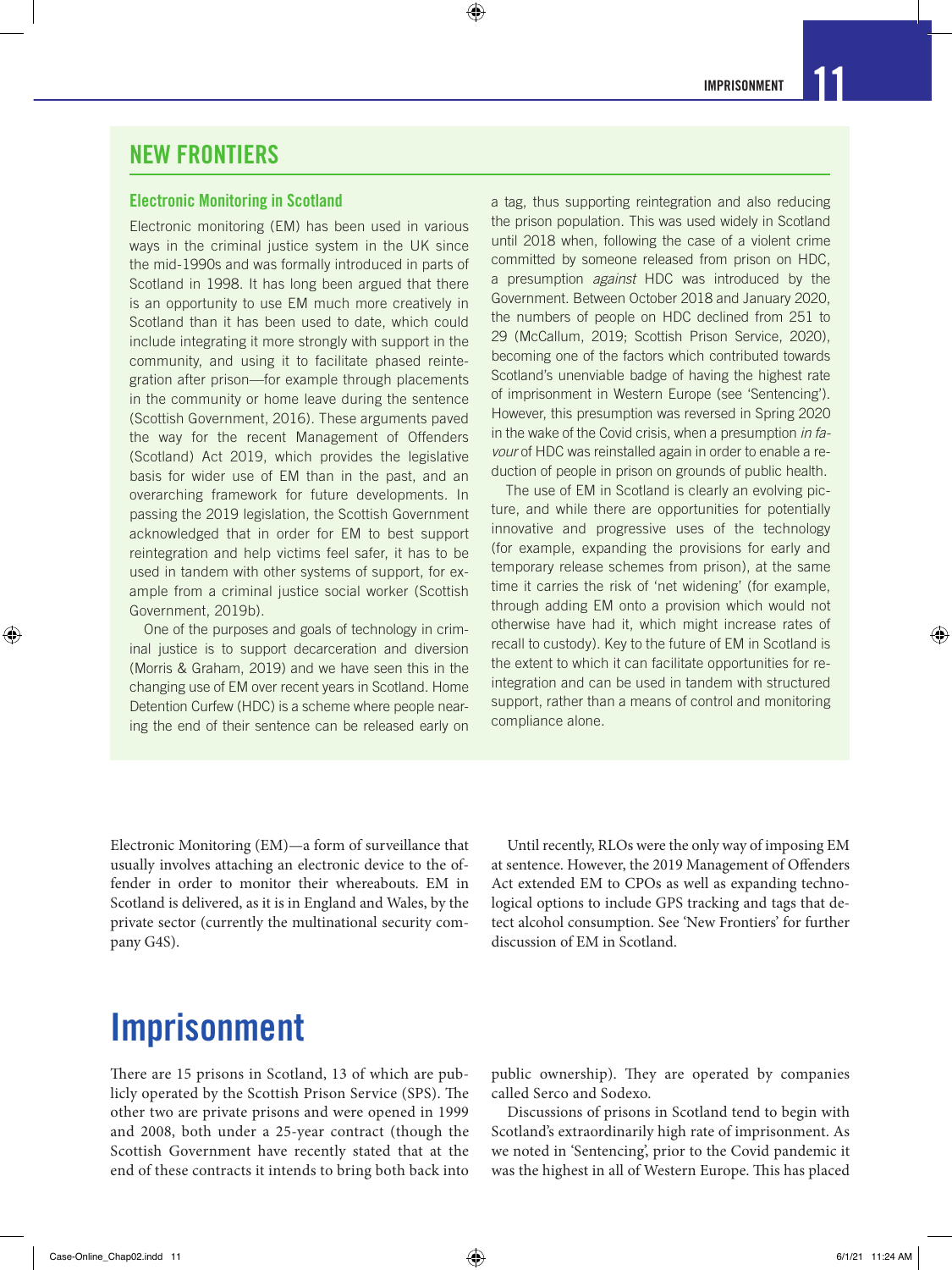considerable demands on the system in recent years. Beyond the challenges of reducing the prison population, imprisonment in Scotland has been shaped by forces which have affected imprisonment across the Western world over recent decades, including overcrowding, public sector austerity, managerialism, and (some) privatisation. (We discussed this widespread trend in Chapter 13.)

Over recent years, there have been some notable attempts to bring about progressive changes in policy and practice of Scottish imprisonment (see McNeill, 2016; Morrison & Sparks, 2016). However, recent scholarship argues that, historically, there has been (and perhaps continues to be) a tendency to portray Scottish imprisonment as progressive when in fact it is far from radical. These critics assert that a genuinely radical and humane approach to imprisonment in Scotland would be to reduce the use of imprisonment, because imprisonment will always be painful, no matter how 'progressive' the regime is (Brangan, 2019).

There are two prominent examples in the history of Scottish imprisonment which could be used to support claims about progressive practices. First, the work of William Brebner, the governor of the Glasgow Bridewell Prison (or 'house of correction') between 1808 and 1845. Brebner pioneered what we can now regard as an early vision of 'throughcare' and purposeful activity (Coyle, 1991). The second example is the celebrated 'Barlinnie special unit' (which we discussed in section 24.6). This 'prison within a prison' operated in HMP Barlinnie in Glasgow (Scotland's largest prison) between 1973 and 1996. The unit provided a way of allowing the most violent and disruptive prisoners to have access to a range of therapeutic and artistic outlets in a place where they could feel they had more control of their regime (Tombs & Piacentini, 2010). However, the special unit was small, accepting no more than 10 prisoners at a time, and it was not replicated elsewhere within the estate or after it closed. It is therefore questionable to what extent this unit was representative of a wider, more 'progressive' prisons policy in Scotland (see also Munro et al., 2010).

Like prisons elsewhere in the UK, Scottish prisons experienced riots and turbulence during the 1980s, although to a far lesser degree than those in England and Wales. The resulting changes at the SPS promoted the concept of the 'responsible prisoner' as well as emphasising the importance of justice, fairness, and proportionality within prisons (Coyle, 1991), a process described by Brangan (2019) as 'modernizing' and 'civilizing' the service. It is also worth noting that the average ratio of prisoners to custody staff within the SPS is generally lower than most other West European countries in other words, though they are overcrowded, Scottish prisons are better-staffed than elsewhere. At the time of

writing the ratio of prisoners to custody staff in Scotland is 2.6 and the European average is 3.4. In England and Wales, it is 3.9 (Aebi & Tiago, 2020).

⊕

In 2013, the SPS published its Organisational Review, 'Unlocking Potential Transforming Lives', which put forward a new vision for imprisonment in Scotland which was significant in its scope and ambition. The Organisational Review argued that the previous priorities of Custody, Order, Care, and Opportunity (listed in order of importance) should be rebalanced so that each of the priorities and tasks was valued equally (SPS, 2013). It also drew on vocabulary and concepts from desistance theory to guide its policies and practices (see McNeill, 2016; Morrison & Sparks, 2016). The Review certainly articulated an image of imprisonment which was more optimistic and aspirational than that which preceded it (Morrison & Sparks, 2016), yet relatively little has been published since to provide a more recent assessment of the system. McNeill welcomed the focus on desistance contained within the Review, whilst noting that the use of the theory was individualised, focusing on the *responsibilities* of the person in custody rather than on broader social factors (McNeill, 2016). Piacentini et al. (2018) suggest that the framing of people in custody as *requiring* transformative support to fulfil their potential disguises the continued emphasis on managing risk, whilst at the same time locating the SPS as central to the provision of rehabilitation.

An official audit of the SPS published in 2019 was sharply critical, concluding that there were 'profound challenges in continuing to run Scotland's overcrowded prison system safely and effectively' (Audit Scotland, 2019). They identified multiple pressures facing the service, including rising prisoner numbers (by this stage far exceeding operating capacity), delays in upgrading the prison estate (parts of it are now very old), growing prisoner violence, and rising rates of staff absence due to ill-health (Audit Scotland, 2019).

A report from the Council of Europe's Anti-Torture Committee was also very critical of imprisonment in Scotland, highlighting violence, the availability of drugs, overcrowding, solitary confinement, and the provision of healthcare (especially mental healthcare for women), though the report did recognise the good relations between staff and people in custody (Council of Europe, 2019). Reports published by Her Majesty's Inspectorate of Prisons for Scotland also highlight the positive relationships between people in custody and prison staff, as well as ongoing efforts to support positive relationships with families—whilst likewise drawing attention to problems with healthcare in prisons, and with access to rehabilitation programmes which negatively impacts prisoners' chances of gaining parole (HMIPS, 2019).

 $Case-Online\_Chap02.ind 12$  6/1/21 11:24 AM

↔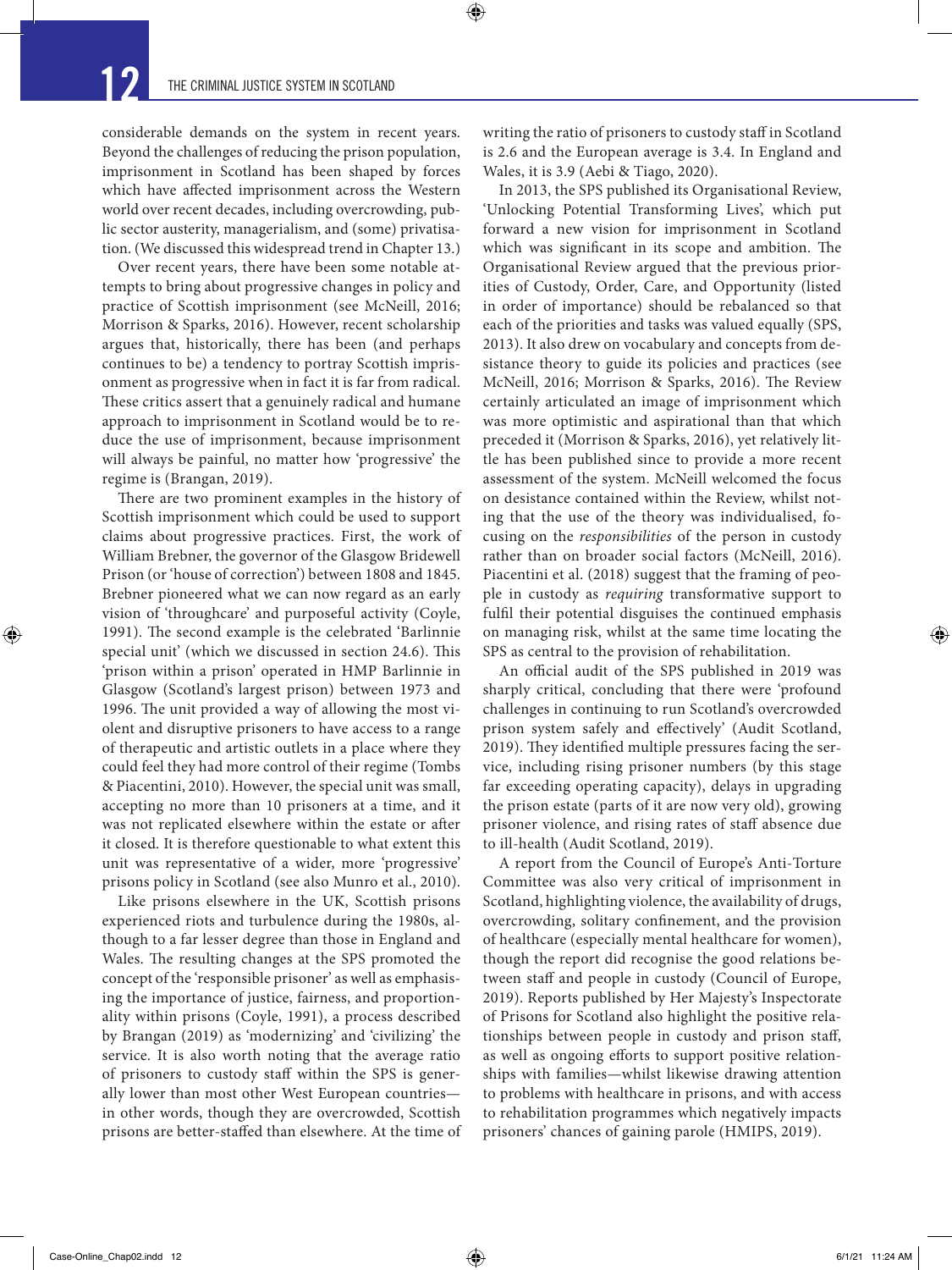# Youth justice

Most criminal punishments are caught between competing aims of punishment, public protection, care, and support for change, but youth justice is oriented most strongly towards rehabilitation. Arguably, this is especially true in Scotland (CYCJ, 2018; McAra & McVie, 2010).

### Children's Hearings System

Central to the Scottish youth justice system is the Children's Hearings System (CHS), which is much celebrated for embodying a 'welfarist' approach; indeed, it has been described by Scottish politicians as the 'jewel in the crown' of the criminal justice system (see, for example, BBC, 2009).

The CHS was established in 1971, following the publication of the 1964 Kilbrandon Report on Scottish youth offending and juvenile courts, and it remains largely intact to this day. This report, so called because it emerged from a committee chaired by Lord Kilbrandon, started with a narrow remit but had far-reaching implications for Scotland's approach to young people, including making two arguments that underpin the CHS. First, that there is no essential difference between children who commit offences and children in need of care and protection: both should be treated as 'children in trouble' (Asquith & Docherty, 1999). Second, that a court-based system of justice is inappropriate for children (ibid).

Children's hearings are administrative tribunals, not courts of law, and they operate with the best interests of the child at the centre of proceedings. They must treat children who are referred on offending grounds and those referred on care and protection grounds equally, because offending behaviour is regarded as a symptom of wider social problems. Only about 20 per cent of referrals are on offence grounds, and even in these cases, the hearing aims not to punish but to agree a solution that promotes the child's welfare.

Hearings are intended to avoid branding the young person in trouble in a negative way, and they often advocate early intervention. A hearing is attended by a panel of three specially trained volunteers, known as Panel Members, and chaired by a Reporter, who adjudicates. The panel considers all available information from relevant parties (including the child) and can impose a Compulsory Supervision Order (CSO). This may have measures attached to it such as where the child or young person should live, and whom they can see and when. CSOs can also recommend that the child or young person be held in a secure placement, if they are

deemed to be at risk of running away from home and being in danger of hurting themselves or someone else (CHScotland, 2020).

### Youth justice reforms

 $\bm{\Theta}$ 

During the first two terms of the Scottish Parliament (1999 to 2007), Scottish youth justice underwent various reforms in line with New Labour's 'antisocial behaviour' agenda. McAra (2004) noted a shift away from the 'needs' of young people and towards their 'deeds' and public protection. The then-Justice Minister reaffirmed this shift by stating that 'punishment was now a key part of the youth justice process' (cited in McAra 2004: 34). Nonetheless, it has been argued that despite this 'moment' in youth justice policy in Scotland, overall it has avoided the more punitive developments and practices of other jurisdictions (CYCJ, 2018).

More recently, a different political context has seen Scotland adopt a programme called the Whole System Approach (WSA), which has had a significant impact on outcomes for young people in—or at risk of becoming involved in—the criminal justice system. The WSA is underpinned by a growing body of evidence showing that if a young person comes into contact with formal criminal justice processes, they are more likely to continue or escalate their criminal behaviour than if they were dealt with by other means (i.e. diverted away from the justice system). Much of this evidence came from the important Edinburgh Study of Youth Transitions and Crime led by Professor Lesley McAra and Professor Susan McVie at the University of Edinburgh—see 'Conversations' for more information about this research and how it has informed policy.

The WSA is centred around the following three policies:

- 1. *Early and Effective Intervention*, which aims to reduce offence referrals to Children's Hearings (see 'Children's Hearing System').
- 2. *Diversion from Prosecution*, which aims to keep young people away from criminal justice processes.
- 3. *Reintegration and Transition*, which means supporting young people in secure care and custody and planning for their reintegration into the community.

(Murray et al., 2015)

Early evaluations of the WSA have been positive, citing fewer young people coming into the system and decreased offending by young people (Murray et al., 2015).

⊕

↔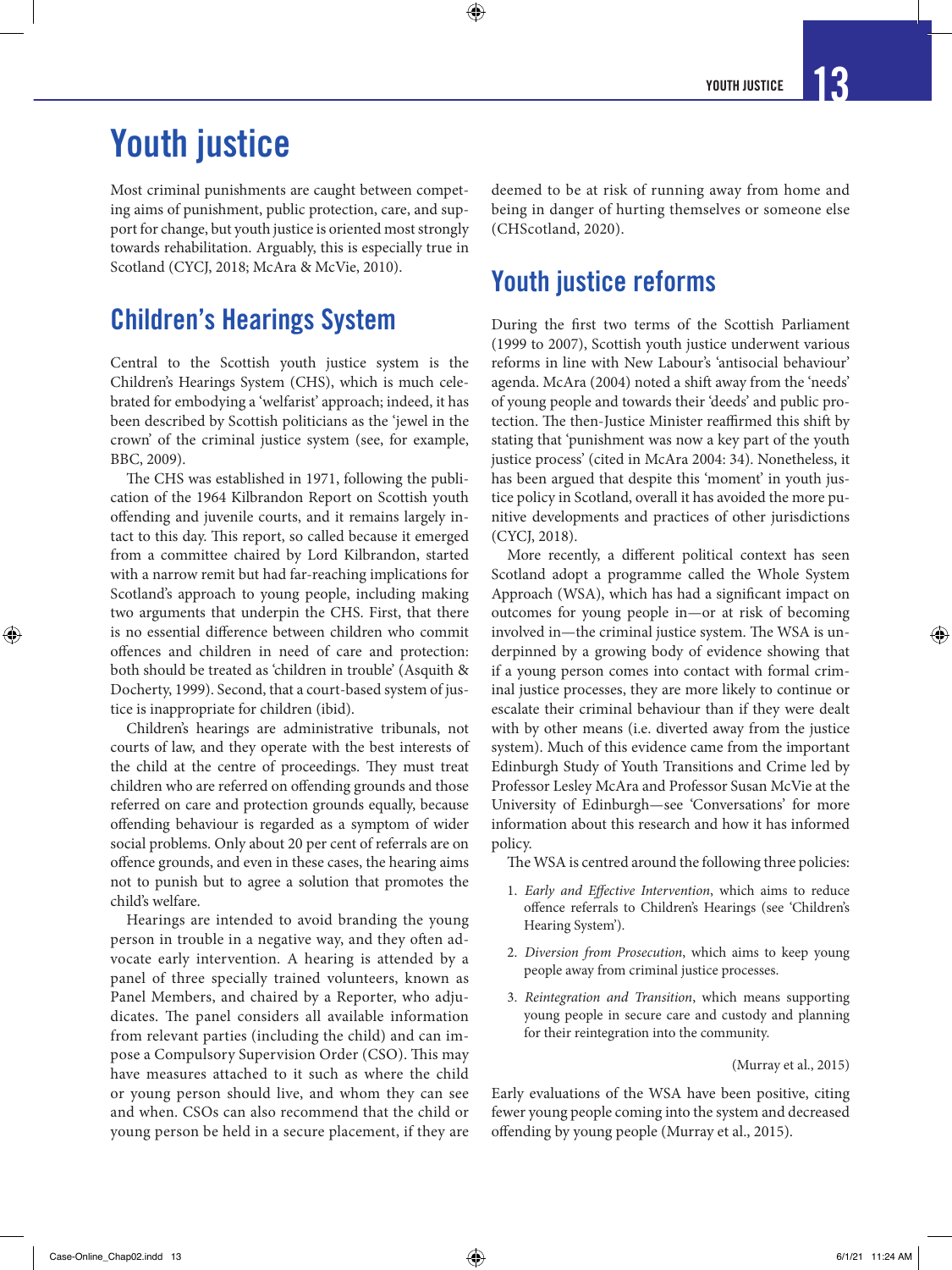$\bigoplus$ 

#### **CONVERSATIONS**

#### The Edinburgh Study of Youth Transitions and Crime

#### *with Lesley McAra and Susan McVie*

The involvement of children and young people in offending and anti-social behaviour is one of the most enduring, and problematic, aspects of social life. Even as far back as the days of Aristotle there was concern about the fact that young people engaged in disruptive, disobedient and, sometimes, dangerous behaviour. It is well known that, for most young people, involvement in offending is short-lived and not especially serious. However, for a minority, it can be far more enduring and pose significant harm to society, families, and young people themselves.

Understanding more about the patterns of young people's behaviour, the underlying causes, and the longterm outcomes is at the heart of the Edinburgh Study of Youth Transitions and Crime. In the late 1990s we began the study, with our colleague David J. Smith, with the aim of examining these themes amongst a large cohort of 4,300 young people growing up in the Scottish capital. With backgrounds as government researchers, we were committed to ensuring that the study would not only inform academic theory and scholarship, but that it would influence policy and make a difference to the lives of young people in Scotland and beyond.

The Edinburgh Study is a large and complex longitudinal programme of research on pathways into and out of offending and is the biggest UK-based criminological study of its kind. The cohort includes the vast majority of young people who started secondary education (at around age 12) in the City of Edinburgh in the autumn of 1998. The study involved annual surveys of the cohort members during the school years and periodic follow-ups into adulthood. It also involved analysis of school records and examination results, social work and children's hearings records, police records, and criminal convictions. We also conducted a community survey and a study of the cohort members' parents and carers, and created a large geographic information system to examine our findings spatially.

The study's key findings have included that young people living in low income households and those growing up in deprived communities were most likely to engage in violence, even when they did not have a range of other risk factors. Violence in this context provides a mechanism for developing and demonstrating a sense of identity, offering a means of attaining empowerment and sustaining status amongst peers. We also found that young people involved in violence and other forms of serious offending were more likely to be charged by the police. However, those from low income households were disproportionately more likely to be charged than those who were not. More deprived offenders were also more likely to be referred to youth justice and placed on statutory supervision.

In turn, police charges and youth justice supervision during the teenage years proved to be strong predictors of later poverty. Moving into early adulthood, the study revealed that young men in their early 20s who had been unemployed for more than a year were more likely to be charged by the police than others. It also revealed that those who were both unemployed for more than a year and known to the police in their teenage years were even more likely to be convicted.

The Edinburgh Study has built an evidence base that advocates a holistic approach to dealing with young people, and adults, who offend. It has been very rewarding to see the impact of this evidence base on youth justice policy and practice—the study has influenced a range of progressive changes in Scotland. These have included helping to shape the Getting It Right for Every Child (GIRFEC) policy framework, which established a child-centred approach to service delivery in Scotland in 2006. The study also informed the development of the Scottish Government's Reducing Reoffending Programme in 2009, which led to an increase in non-custodial sentences and a presumption against short-term prison sentences. It underpinned the national roll-out of a Whole Systems Approach (WSA) to dealing with children and young people, including early and effective intervention and greater diversion from prosecution, in 2011, and it also influenced major legislation to reduce the prosecution of children in Scotland, including the Criminal Justice and Licensing Act 2010 and the Age of Criminal Responsibility (Scotland) Act 2019.

As a result of these policy changes, comparison of annual figures in 2006 with 2019 shows that:

- 23,000 fewer people under 21 were convicted in the Scottish courts.
- 14,000 fewer children were referred on offence grounds to the juvenile justice system.
- 3,000 fewer people under 21 were sent to custody.

⊕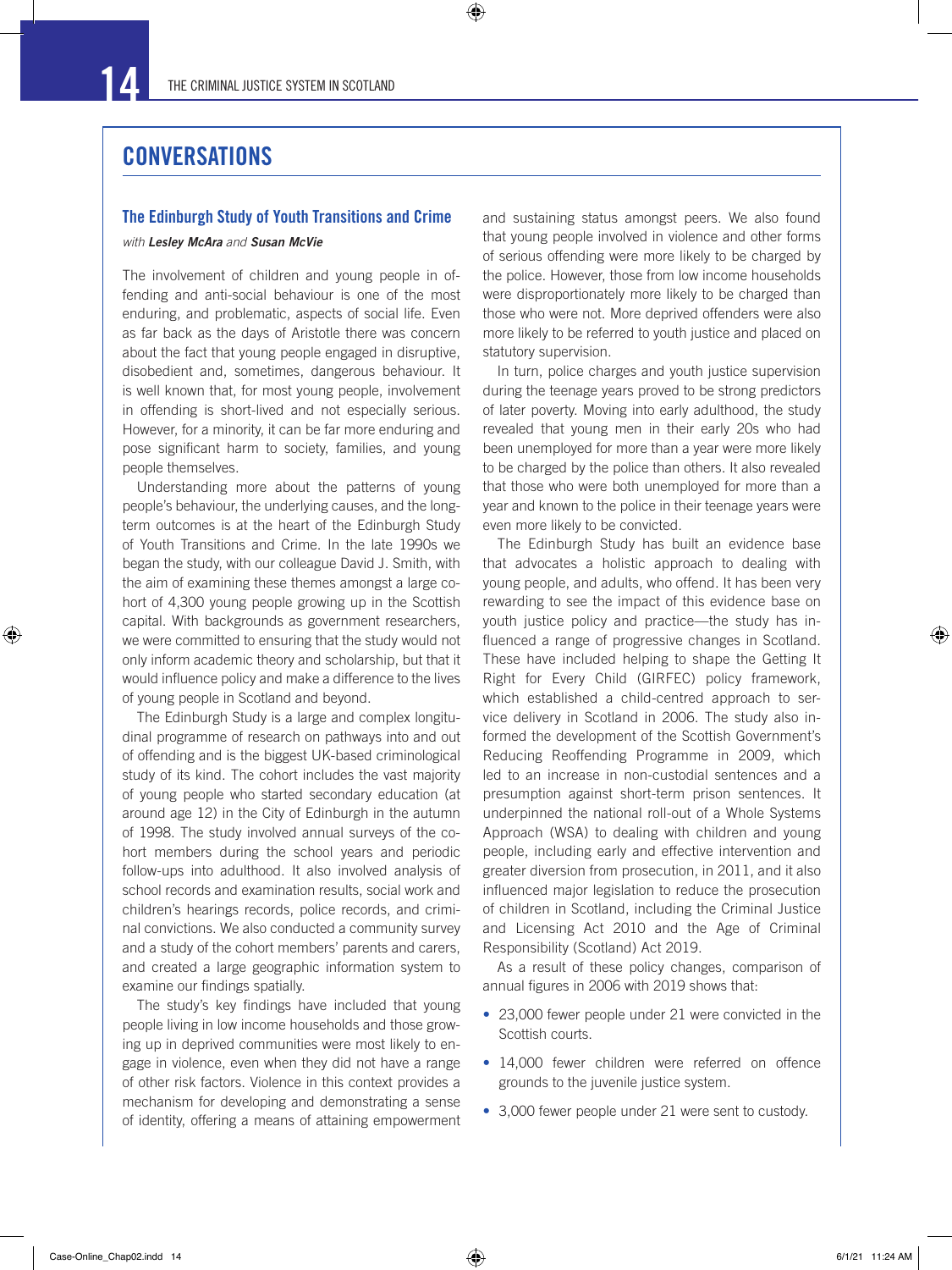Our fervent hope is that these positive trends will continue, and that Scotland continues to base its policy and practice regarding youth justice firmly around the evidence. The findings of the Edinburgh Study clearly show the impact of wider, contextual factors on the offending behaviour of young people, as well as on their outcomes in the criminal justice system, so they make a compelling case for a holistic approach to both youth and adult justice.

 $\bm{\Theta}$ 

We are currently running phase eight of the study, which involves conducting an online survey of all cohort members and in-depth interviews with a sub-sample, who are now age 34. Findings from this phase of the study will start to be available later in 2021: you can keep up with the study's releases by visiting https://www. edinstudy.law.ed.ac.uk/.

*Professor Lesley McAra, Chair of Penology within the School of Law at the University of Edinburgh, and Professor Susan McVie, Chair of Quantitative Criminology at the University of Edinburgh*

### The age of criminal responsibility

The 'age of criminal responsibility' refers to the age at which children and young people can be subjected to youth justice processes. Despite Scotland's reputation for welfare-oriented youth justice, its age of criminal responsibility was for a long time among the lowest in Europe, at eight years old. This attracted criticism, including from the UN Committee on the Rights of the Child (CRC) (Scottish Government 2016g), and was seen by some as an example of Scottish penal policies being less 'progressive' than they might seem (Munro et al., 2010).

The 2010 Criminal Justice and Licensing (Scotland) Act made it impossible to *prosecute* a child under the age of 12, but children aged 8 to 12 could still be referred to Children's Hearings (see 'Children's Hearing System') on offence grounds—and gain criminal records. This tension was resolved by the 2019 Age of Criminal Responsibility (Scotland) Act, which raised the age of criminal responsibility to 12, bringing Scotland into line with the 'absolute minimum' provided by the European CRC. No one under the age of 12 can now be referred to a children's hearing on offence grounds.

Children under 16 suspected of committing an offence are almost always referred to the CHS, which decides on the most appropriate action. Legally, 16- and 17-year-olds can be tried in adult courts, although those subject to a Compulsory Supervision Order would usually remain the responsibility of the CHS. The Crown reserves the right to prosecute children (over the age of 12) in adult courts for the most serious crimes such as rape, serious assault, or homicide, but these are very rare.

In light of neurological evidence that 'cerebral maturity' does not develop until mid-adolescence, the Scottish Government is already considering raising the age of criminal responsibility again. This would bring it in line with the higher ages used in most European countries, and UNCRC guidance which advises setting the age at 14. In addition, legislation passed in 2020 means that all childhood convictions will immediately be 'spent' (legally ignored or forgotten), apart from convictions resulting in a sentence of longer than 48 months, and convictions for sexual offences that resulted in a custodial sentence of more than 12 months (Nolan, 2021). The objective of these reforms is that fewer people will be stigmatised as adults for offences they committed in childhood. As in many other areas of Scottish criminal justice, there seems always to be change on the horizon.

# Conclusion

Surveying the field of Scottish criminal justice, we can see examples of approaches rooted in welfarism, as well as approaches which are decidedly punitive and appear excessive (by European standards). The devolved Parliament and the Scottish Government are still in their relative infancy, and the political area is evolving rapidly in the wake of both Brexit and the ongoing question—and fierce debate—of Scottish independence. While the scope (and incentive) to shape

policy and practice more radically is enabled by an increasingly assertive and confident political sphere, if change is to be sustained, more progress must be made on bringing the rest of Scottish society along with those who make and implement the policy (Morrison, 2019). As we have seen in this chapter, reforms in each of these areas are in a continuous state of change, so we wait to see how Scottish criminal justice evolves over the years to come.

⊕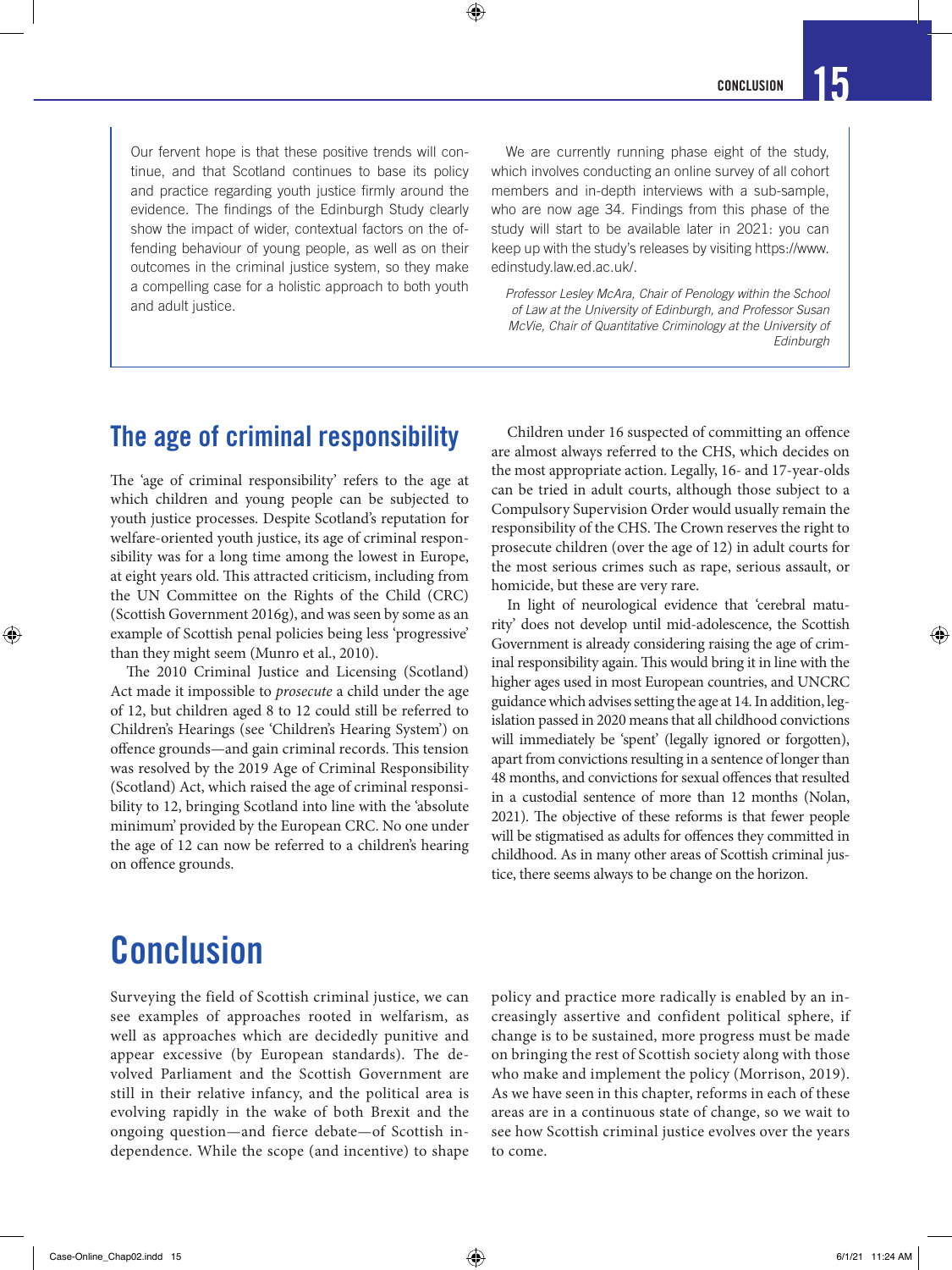### SUMMARY

After reading this chapter and working your way through its features you should now be able to:

 $\bigoplus$ 

#### • appreciate the importance of Scotland's history and politics for its approach to criminal iustice

Scottish devolution has brought about a wide range of reform to Scottish criminal justice. However, Scotland had its own justice system for nearly 300 years prior to devolution, underpinned by its own legal system and set of legal institutions which enabled it to develop a distinctive approach to some areas of criminal justice. The distinctive approaches to issues such criminal trials, youth justice and probation, are therefore a product not only of current practices but of longer histories and customs. Nonetheless, devolution has enabled the possibility, if not always the practice, of wider divergence with criminal justice in the rest of the United Kingdom. Although the Scottish Parliament has full autonomy over nearly all areas of criminal justice, recent calls for reforms over drugs legislation (which is 'reserved' to Westminster) has become intertwined with the wider debates about independence.

#### • evaluate the importance of centralisation and localism for parts of the system over the relatively small geographical area of Scotland

Although it is a relatively small country, one of Scotland's key services, probation, continues to be organised over 32 local authority areas—despite repeated attempts at reform and centralisation. On the other hand, we have seen the creation of a centralised police force, Police Scotland, in 2013, which was motivated by longstanding concerns about efficiency and consistency. In the early years of Police Scotland, critics argued it became too 'top down' and centralised, and in recent years we have seen a return to 'localism' again, in the wider context of a national policing structure.

#### • understand that while there are some unique features of Scottish criminal justice, the system as a whole shares many of the challenges of its neighbouring system in England and Wales

Scottish criminal justice has many unique practices and institutions ('unique' in comparison with England and Wales), while also sharing many similar features. For example, there is less commitment to private involvement in Scottish criminal justice (in both prisons and probation), there are three verdicts available to Scottish Courts, and prisoners serving sentences of less than 12 months have the right to vote in Scotland. On the other hand, Scotland is arguably as punitive (if not more) as England as measured by *rate* of punishment (though Wales has the highest rate of imprisonment if counted as a separate unit (Jones, 2020)), sharing a very similar history of expansion in both community and custodial penalties.

#### • identify examples of criminal justice which can be seen as both progressive (welfarist?) and punitive

There has long been a belief in Scotland that its criminal justice system is orientated towards welfarism (the implicit comparison here being with England). Such claims have been based upon probation, which is located within social work rather than criminal justice, and with large parts of youth justice, including diversion, the age of criminal responsibility and the Children's Hearing System, and a 'presumption' against imprisonment for 12 months or less. However, critics of Scottish criminal justice point to its rate of both imprisonment and community sanctions, its problems with over-use of police stop and search during the early years of Police Scotland, and the extremely high rates of death caused by drugs as some examples of Scottish criminal justice being further from its aspirations of 'progressive justice' than some might claim.

⊕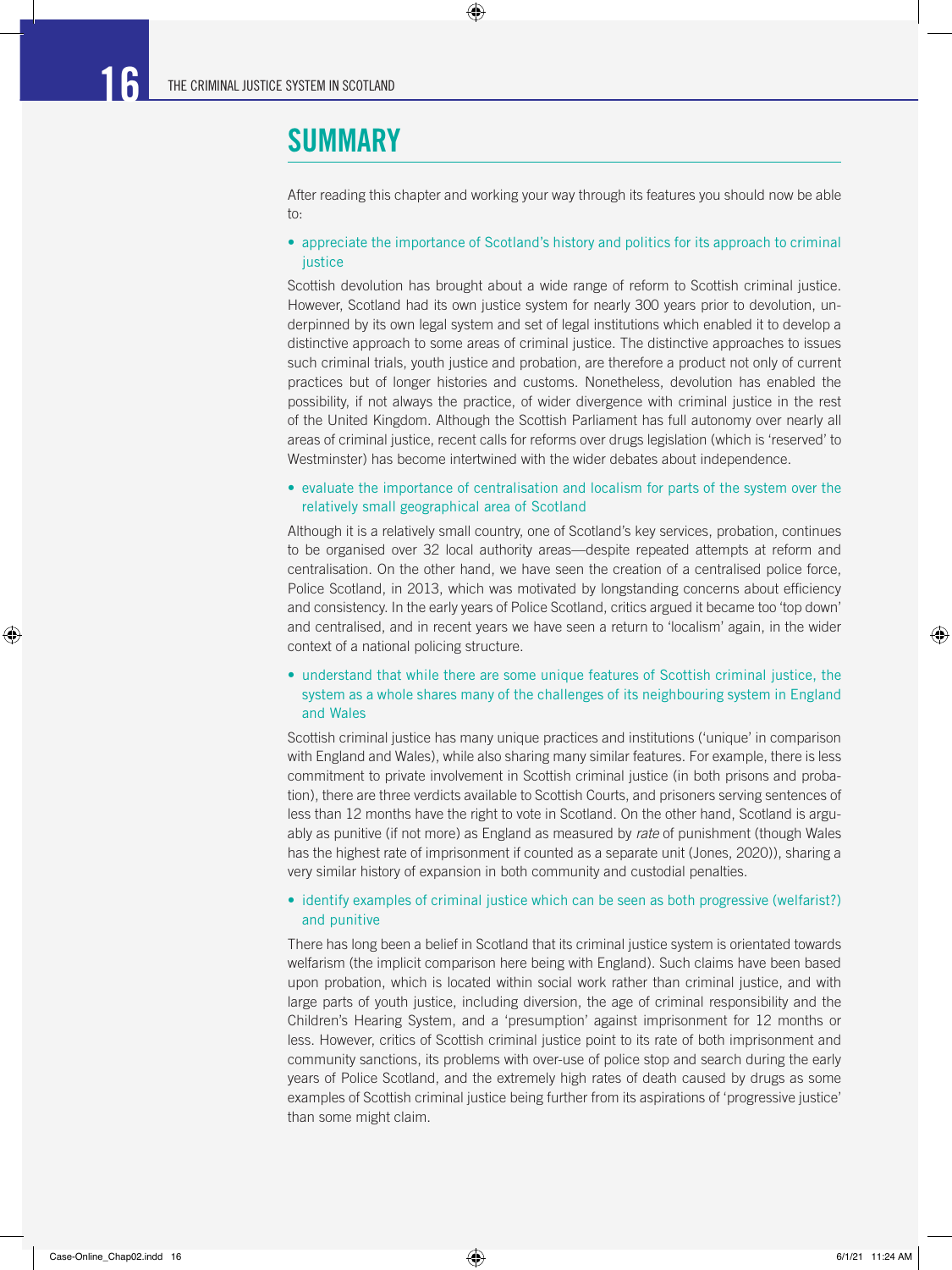### REVIEW QUESTIONS

- 1. Why was Scottish devolution an important moment for criminal justice in Scotland?
- 2. What are the key ways in which policing in Scotland differs from policing in England and Wales?

 $\bigoplus$ 

- **3.** Is sentencing reform required in Scotland? Why, or why not?
- 4. Why might it be a good idea to have probation operated by fully qualified social workers?
- **5.** What are some of the challenges which currently face the Scottish Prison Service?
- 6. How has the Whole System Approach affected juvenile justice in Scotland?

### FURTHER READING

Croall, H., Mooney, M., and Munro, M. (eds) (2010) *Criminal Justice in Scotland.* Cullompton: Willan. Croall, H., Mooney, M., and Munro, M. (eds) (2016) *Crime, Justice and Society in Scotland.* Abingdon: Routledge.

These are two edited book collections which outline many of the key features of Scottish criminal justice, with contributions from key authors in the field. They usefully provide an overview of many aspects of Scottish justice in a single edition.

#### McNeill, F. (2018). *Pervasive punishment: Making sense of mass supervision*. Emerald Group Publishing.

A theoretically rich, yet readable and accessible, book about community penalties. Although the book is not primarily about Scottish community justice, it does use the Scottish case to illustrate its arguments.

#### McVie, S. (2017). Social order: crime and justice in Scotland. *The New Sociology of Scotland. SAGE Publications*, 293–322.

This book chapter provides an excellent and comprehensive overview of both crime patterns and trends, and criminal justice in Scotland.

#### Centre for Youth and Criminal Justice (CYCJ). (2018). *A Guide to Youth Justice in Scotland: policy, practice and legislation*. https://www.cycj.org.uk/resource/youth-justice-in-scotland-guide/.

This online (but also downloadable) guide provides an essential overview for those interested in youth justice. It also features a brief introductory video on the subject.

#### Scottish Centre for Crime and Justice Research (SCCJR) blog https://sccjrblog.wordpress.com/.

SCCJR is a network of researchers from four Scottish universities, and their blog, 'The Justice Stories', provides interesting overviews of and insights into topical issues.

#### Scottish Government 'Law and Order' webpages https://www.gov.scot/law-and-order/

This section of the Scottish Government's website provides the key policy documents and statistics on the topic of 'law and order'.

#### Scottish Justice Matters http://scottishjusticematters.com/.

Scottish Justice Matters provided an excellent, and accessible, overview of developments and debates in Scottish criminal justice between 2013 and 2017. Their back catalogue can be accessed on this website.

#### **Scottish Parliament Information Centre (SPICe) briefings**

https://digitalpublications.parliament.scot/ResearchBriefings and SPICe Spotlight blog https://spice-spotlight.scot/tag/criminal-justice/.

The Scottish Parliament Information Centre (SPICe) briefings on criminal justice provide useful summaries of some of the key features of the system and an analysis of recent reforms.

⊕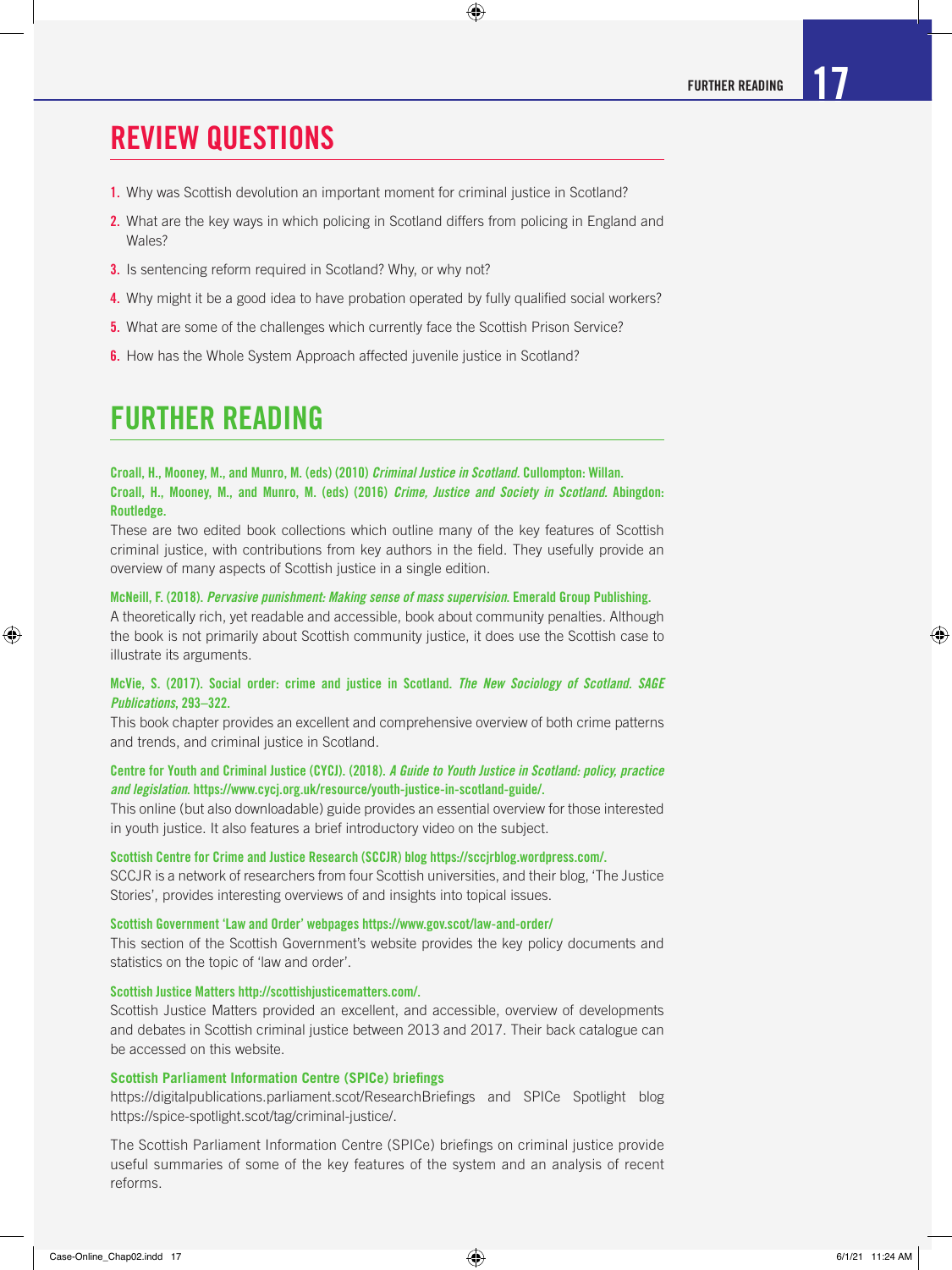### REFERENCES

- Aebi, M., Hashimoto, Y. and Tiago, M. (2019) *Probation and Prisons in Europe, 2018: Key Findings of the SPACE reports*. http://wp.unil.ch/space/files/2019/05/Key-Findings\_SPACE-II\_190520-1.pdf
- Aebi, M. and Tiago, M. (2020) *SPACE I Annual Penal Statistics 2019*. http://wp.unil.ch/space/ files/2020/04/200405\_FinalReport\_SPACE\_I\_2019.pdf

◈

- Asquith, S., and Docherty, M. (1999) Preventing offending by children and young people in Scotland. *Criminal Justice in Scotland.* Aldershot: Ashgate.
- BBC. (2009) *Children's hearing reform delayed*. BBC. http://news.bbc.co.uk/1/hi/scotland/8223662.stm
- BBC. (2019a) *Scrapping 'not proven' could edge jurors to guilty, says study*. BBC. https://www.bbc.co.uk/news/ uk-scotland-49972637
- BBC. (2019b) *SNP formally backs decriminalisation of drugs*. BBC. https://www.bbc.co.uk/news/uk-scotlandscotland-politics-50036173
- BBC. (2020) *Drug consumption rooms are a 'distraction' says UK minister*. BBC. https://www.bbc.co.uk/ news/uk-scotland-51644786
- Brangan, L. (2019) Civilizing imprisonment: The limits of Scottish penal exceptionalism. *The British Journal of Criminology* 59(4): 780–99. https://doi.org/10.1093/bjc/azy057
- Buchan, J. (2020) The struggle is real: Theorising community justice restructuring agonistically. *European Journal of Probation* 2066220320927353.
- Buchan, J. and Morrison, K. (2020) Compromise, partnership, control: Community justice authorities in Scotland. *Criminology & Criminal Justice* 20(2), 226–43.
- Chalmers, J. and Leverick, F. (2017) *Blog: No, 'not proven' did not come first*. Scottish Legal. https://www. scottishlegal.com/article/blog-no-not-proven-did-not-come-first
- CHScotland. (2020) *What is a compulsory supervision order?* Children's Hearings Scotland. http://www. chscotland.gov.uk/the-childrens-hearings-system/information-for-parents-and-carers/#CSO
- Council of Europe. (2019) *Report to the Government of the United Kingdom on the visit to the United Kingdom carried out by the European Committee for the Prevention of Torture and Inhuman or Degrading Treatment or Punishment (CPT)*. https://rm.coe.int/1680982a3e
- Coyle, A. (1991) *Inside: Rethinking Scotland's prisons*. Scottish Child.
- Crown Office and Procurator Fiscal Service (COPFS). (2001) *Prosecution Code*.

Crown Office and Procurator Fiscal Service (COPFS). (2019) *COPFS Statistics on Case* 

*Processing last 5 years (2014–2019)*. https://www.copfs.gov.uk/images/Documents/Statistics/ COPFSPerformanceApril2018toSeptember2018/Statistics on Case Processing Last 5 Years 2014–19.pdf

- Curley, L. (2018) *Scotland's 'not proven' verdict helps juries communicate their belief of guilt when lack of evidence fails to convict.* The Conversation. https://theconversation.com/scotlands-not-proven-verdict-
- helps-juries-communicate-their-belief-of-guilt-when-lack-of-evidence-fails-to-convict-108286 CYCJ. (2018) *A Guide to Youth Justice in Scotland: policy, practice and legislation*. https://www.cycj.org.uk/
- resource/youth-justice-in-scotland-guide/
- Donnelly, D. and Scott, K. (2010) *Policing Scotland*. Routledge.
- Fyfe, N. R. (2011) Policing, surveillance and security in contemporary Scotland. In *Criminal Justice in Scotland* (pp. 175–94). Willan Cullompton.
- Fyfe, N. R. (2014) A different and divergent trajectory?: Reforming the structure, governance and narrative of policing in Scotland. In *The future of policing* (pp. 493–506). Routledge.
- Fyfe, N. R. (2015) Policing Scotland post reform. *Crime, Justice and Society in Scotland*.

Government, S. (2019a) *Community Payback Order: Practice Guidance*. https://www.gov.scot/publications/ community-payback-order-practice-guidance/

- Government, S. (2019b) *Protecting Scotland's Future: the Government's Programme for Scotland 2019–2020*. https://www.gov.scot/publications/protecting-scotlands-future-governments-programmescotland-2019-20/pages/8/
- Henry, A., Malik, A. and Aitchison, A. (2016) Partners in scrutiny: Local police scrutiny arrangements in Scotland Final Project Report. *The Scottish Institute for Policing Research*.
- HM Chief Inspector of Prisons for Scotland. (2019) *HM Chief Inspector of Prisons for Scotland: Annual Report 2018–19*. https://www.prisonsinspectoratescotland.gov.uk/publications/hm-chief-inspectorprisons-scotland-annual-report-2018-19
- HM Inspectorate of Constabulary Scotland. (2015) *Independent Assurance Review Police Scotland—Call Handling,* Found at: https://www.hmics.scot/sites/default/files/publications/HMICS20180522PUB.pdf, Last accessed 17/2/2021
- Jones, R. (2020) Criminology and criminal justice in post-devolution Wales. *European Journal of Criminology* 1477370820916447.
- Lowther, E. and Brocklehurst, S. (2020) *Scotland's drug death crisis in six charts*. BBC. https://www.bbc.co.uk/ news/uk-scotland-48853004
- McAra, L. (2004) The cultural and institutional dynamics of transformation: youth justice in Scotland, England and Wales. *Cambrian L. Rev* 35: 23.
- McAra, L. (2008) Crime, criminology and criminal justice in Scotland. *European Journal of Criminology*, 5(4), 481–504.

⊕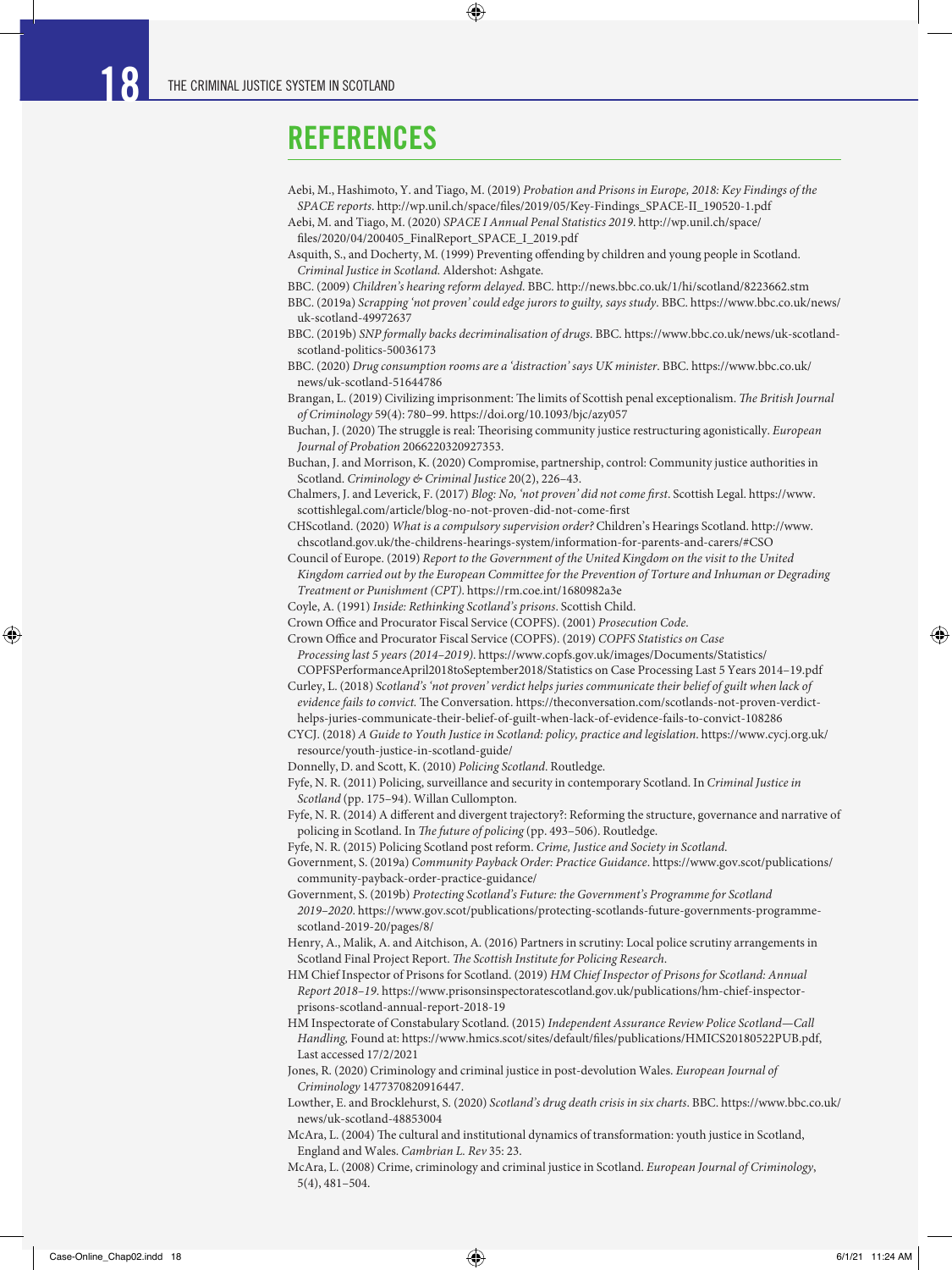McAra, L. and McVie, S. (2010) Youth crime and justice: Key messages from the Edinburgh Study of Youth Transitions and Crime. *Criminology & Criminal Justice*, 10(2), 179–209.

◈

- McCallum, F. (2019) *SPICe Spotlight: Twenty Years of Imprisonment*. The Scottish Parliament. https://spicespotlight.scot/2019/11/04/twenty-years-of-imprisonment/
- McCallum, F. (2020) *SPICe briefing: Coronavirus (Covid-19): prisoner numbers*. Scottish Parliament. https:// spice-spotlight.scot/2020/05/11/coronavirus-covid-19-prisoner-numbers/
- McNeill, F. (2005) Remembering probation in Scotland. *Probation Journal*, 52(1), 23–38.
- McNeill, F. (2016) Desistance and criminal justice in Scotland. *Crime, Justice and Society in Scotland*, 200–16.
- McNeill, F. (2018) *Pervasive punishment: Making sense of mass supervision*. Emerald Group Publishing. McNeill, F., Burns, N., Halliday, S., Hutton, N. and Tata, C. (2009) Risk, responsibility and reconfiguration:
- Penal adaptation and misadaptation. *Punishment & Society* 11(4), 419–42. McNeill, F. and Maruna, S. (2007) Giving up and giving back: Desistance, generativity and social work with
- offenders. *Developments in Social Work with Offenders*, 48: 224–339.
- McVie, S. (2017) Social order: crime and justice in Scotland. *The New Sociology of Scotland. SAGE Publications*, 293–322.
- Mooney, G., Croall, H., Munro, M. and Scott, G. (2015) Scottish criminal justice: Devolution, divergence and distinctiveness. *Criminology & Criminal Justice* 15(2): 205–24. https://doi.org/10.1177/1748895814543533
- Morris, J. and Graham, H. (2019) Using technology and digitally enabled approaches to support desistance. In C. Ugwudike, P., Graham, H., McNeill, F., Taxman, F., & Trotter (Ed.), *The Routledge Companion to Rehabilitative Work in Criminal Justice* (pp. 893–901). Routledge: London.
- Morrison, K. and Sparks, R. (2016) Research, knowledge and criminal justice policy: the Scottish experience. In H. Croall, G. Mooney, & M. Munro (Eds.), *Crime, justice and society in Scotland* (pp. 42–56). Routledge: London.
- Morrison, K. (2015) The management of community justice services in Scotland: Policy-making and the dynamics of central and local control. In *The Management of Change in Criminal Justice* (pp. 152–69). Springer.
- Morrison, K. (2019) *Scottish Penal Reform since Devolution: Reflections and Prospects for Change*. Scottish Centre for Crime and Justice Research (SCCJR). https://sccjrblog.wordpress.com/2019/06/25/scottishpenal-reform-since-devolution-reflections-and-prospects-for-change/
- Munro, M. (2015) Victims' in Scotland: a review. *Crime, Justice and Society in Scotland*, 151.
- Munro, M., Mooney, G. and Croall, H. (2010) Criminal justice in Scotland: Overview and prospects. *Criminal Justice in Scotland*, 261–78.
- Murray, K. (2014) *Stop and search in Scotland: An evaluation of police practice*. SCCJR Edinburgh.
- Murray, K., McGuinness, P., Burman, M. and McVie, S. (2015) *Evaluation Of The Whole System Approach To Young People Who Offend In Scotland June 2015*.
- National Records for Scotland. (2019) *Drug-related Deaths in Scotland in 2018*. NRS, National Statistics. https://www.nrscotland.gov.uk/files//statistics/drug-related-deaths/2018/drug-related-deaths-18-pub.pdf
- Nolan, D. (2021) *Disclosure in Scotland: The journey so far*. Children's and Young People's Centre for Justice (CYCJ). https://www.cycj.org.uk/disclosure-in-scotland-the-journey-so-far/
- O'Neill, M. and Aston, E. (2016) Improving the Practice of Stop and Search in Scotland. *Translational Criminology*, 11: 7–9.
- Ormiston, R., Chalmers, J., Leverick, F., Munro, V. and Murray, L. (2019) *Scottish Jury Research: Findings from a Large Scale Mock Jury Study*. https://www.gov.scot/publications/scottish-jury-research-fingingslarge-mock-jury-study-2/
- Police Scotland. (2020a) *Annual Policing Plan 2020–2021,* Found at https://www.scotland.police.uk/media/ lijn5tz2/annual-policing-plan-2020-21-signoff.pdf, Last accessed 17/2/2021
- Police Scotland. (2020b) *Public confidence in policing increases 20 percentage points during lockdown,* Found at https://www.scotland.police.uk/what-s-happening/news/2020/august/public-confidence-in-policingincreases-20-percentage-points-during-lockdown/, Last accessed 17/2/2021
- Piacentini, L., Weaver, B. and Jardine, C. (2018) *Employment and Employability in Scottish Prisons: A Research Briefing Paper*. https://strathprints.strath.ac.uk/65006/1/Piacentini\_etal\_2018\_Employment\_ and\_Employability\_in\_Scottish\_Prisons.pdf
- Sapouna, D. M., Bisset, C., Conlong, A.-M. and Matthews, B. (2015) *What works to reduce reoffending: A summary of the evidence*. Scottish Government.
- Scottish Government. (2012) *Police Fire Reform Act (Scotland),* Found at https://www.legislation.gov.uk/ asp/2012/8/part/1/chapter/4/enacted, Last accessed 17/2/2021
- Scottish Government. (2021) *Justice Sub-Committee on Policing: Police 2021–22 budget,* Found at https:// www.parliament.scot/S5\_JusticeSubCommitteeOnPolicing/Inquiries/Police\_Scotland\_Submission(1).pdf, Last accessed 17/2/2021
- Scotland, A. (2019) *The 2018/19 audit of the Scottish Prison Service*. https://www.audit-scotland.gov.uk/ report/the-201819-audit-of-the-scottish-prison-service
- Scottish Government. (2016) *Electronic Monitoring in Scotland Working Group Final Report*. https://www. gov.scot/publications/electronic-monitoring-scotland-working-group-report/
- Scottish Government. (2019a) *Drug Deaths Task Force*. Scottish Government Policy. https://www.gov.scot/ groups/drug-deaths-task-force/

⊕